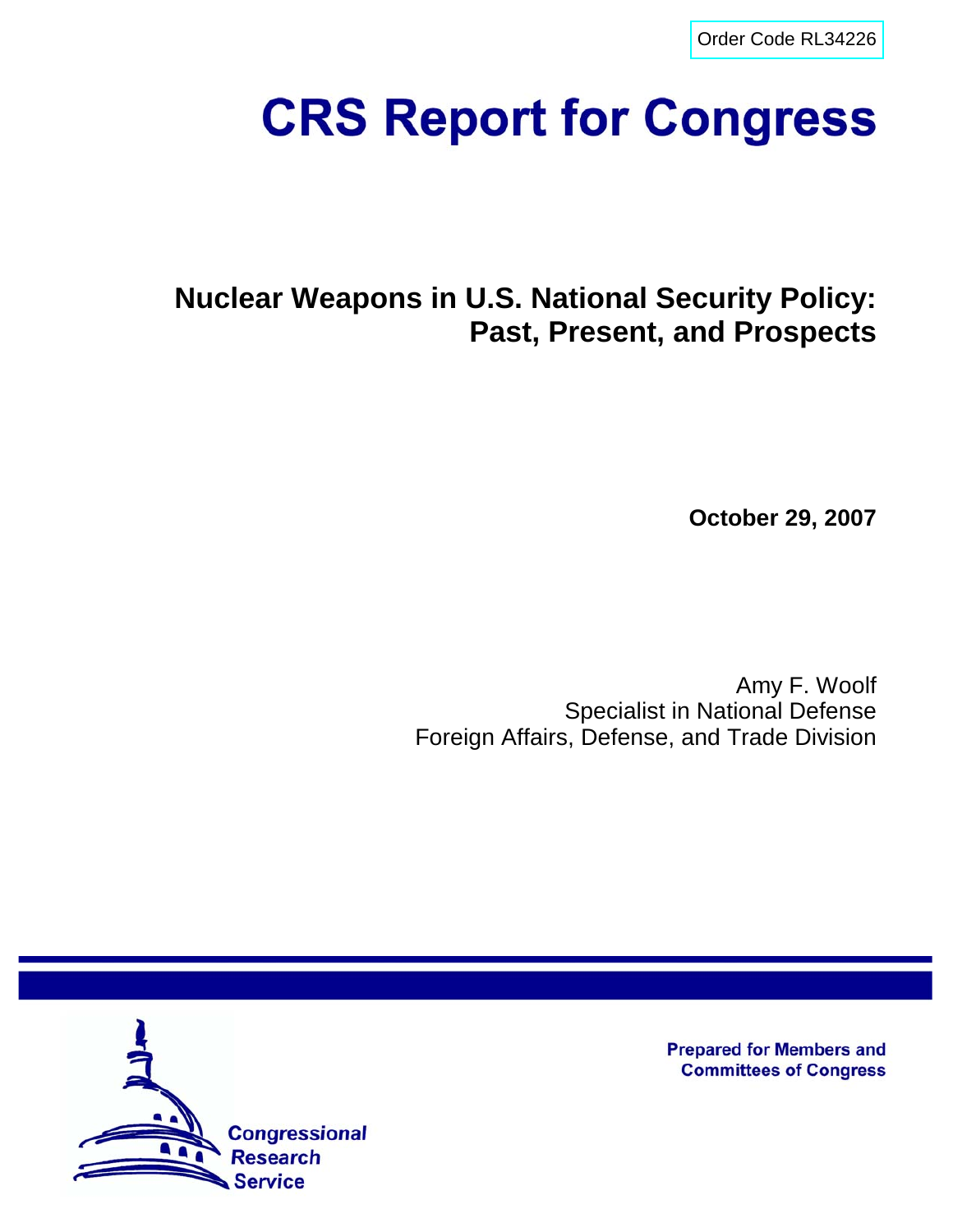## Nuclear Weapons in U.S. National Security Policy: Past, Present, and Prospects

#### **Summary**

The Bush Administration has outlined a strategy of "tailored deterrence" to define the role that nuclear weapons play in U.S. national security policy. There has been little discussion of this concept, either in Congress or in the public at large. This leaves unanswered questions about how this strategy differs from U.S. nuclear strategy during the Cold War and how it might advise decisions about the size and structure of the U.S. nuclear arsenal.

Throughout the Cold War, the United States relied on nuclear weapons to deter an attack by the Soviet Union and its allies and to forestall the outbreak of a global war between the United States and the Soviet Union. However, the broad Cold Warera agreement about the role of nuclear weapons in U.S. security policy began to dissolve during the 1990s, after the demise of the Soviet Union. Further, in response to emerging threats to U.S. national security, the Bush Administration has argued that the United States must alter its deterrence strategy "from 'one size fits all' deterrence to tailored deterrence for rogue powers, terrorist networks, and near-peer competitors."

During the Cold War, the United States often modified, or tailored, its nuclear targeting doctrine, its nuclear weapons employment policy, and its nuclear force structure to enhance or maintain the credibility of its nuclear deterrent posture. In some ways, the Bush Administration's concept of tailored deterrence follows the same pattern, using assessments of an adversary's society and values to identify a range of targets that might be threatened, and adjusting U.S. war plans and force structure to enhance the credibility of U.S. threats to destroy these targets. However, tailored deterrence differs from Cold War deterrence in that it explicitly notes that U.S. nuclear weapons could be used in attacks against a number of nations that might have developed and deployed chemical and biological weapons, even if they did not possess nuclear weapons. Hence, the new policy seems more of a change in "who" we will deter than it is a change in "how" we will deter.

Congress may review the concept of tailored deterrence, either as a part of its oversight of nuclear weapons policies and programs, or as a part of a broader debate about the role of nuclear weapons in U.S. national security policy. Issues that might come up in such a review are questions about how much U.S. nuclear strategy and weapons employment policy have changed in recent years; questions about whether the new capabilities and war plans will enhance the credibility of U.S. deterrent threats, or, conversely, make the use of nuclear weapons more likely; questions about whether the United States must develop new weapons capabilities to meet the demands of tailored deterrence, or whether it must retain a force structure with thousands of deployed warheads if it no longer uses "the Russian threat" as the metric for sizing the U.S. force; and questions about whether the new concepts and war plans expand or restrict the role of nuclear weapons in U.S. national security strategy.

This report will be updated as needed.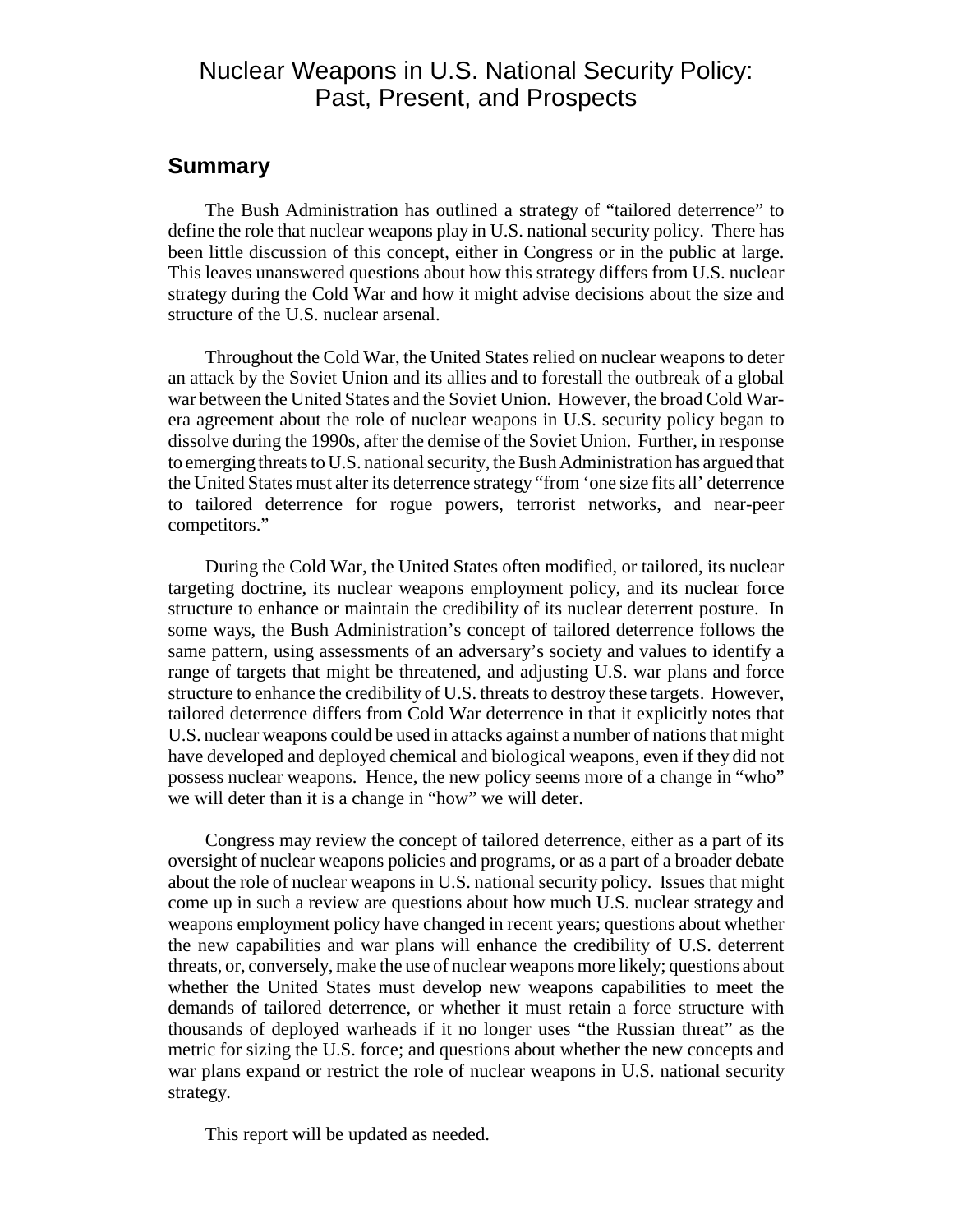## **Contents**

| Does Tailored Deterrence Enhance the Credibility of Nuclear Deterrence |
|------------------------------------------------------------------------|
|                                                                        |
| Can Tailored Deterrence Provide Guidance in Determining the Size       |
|                                                                        |
|                                                                        |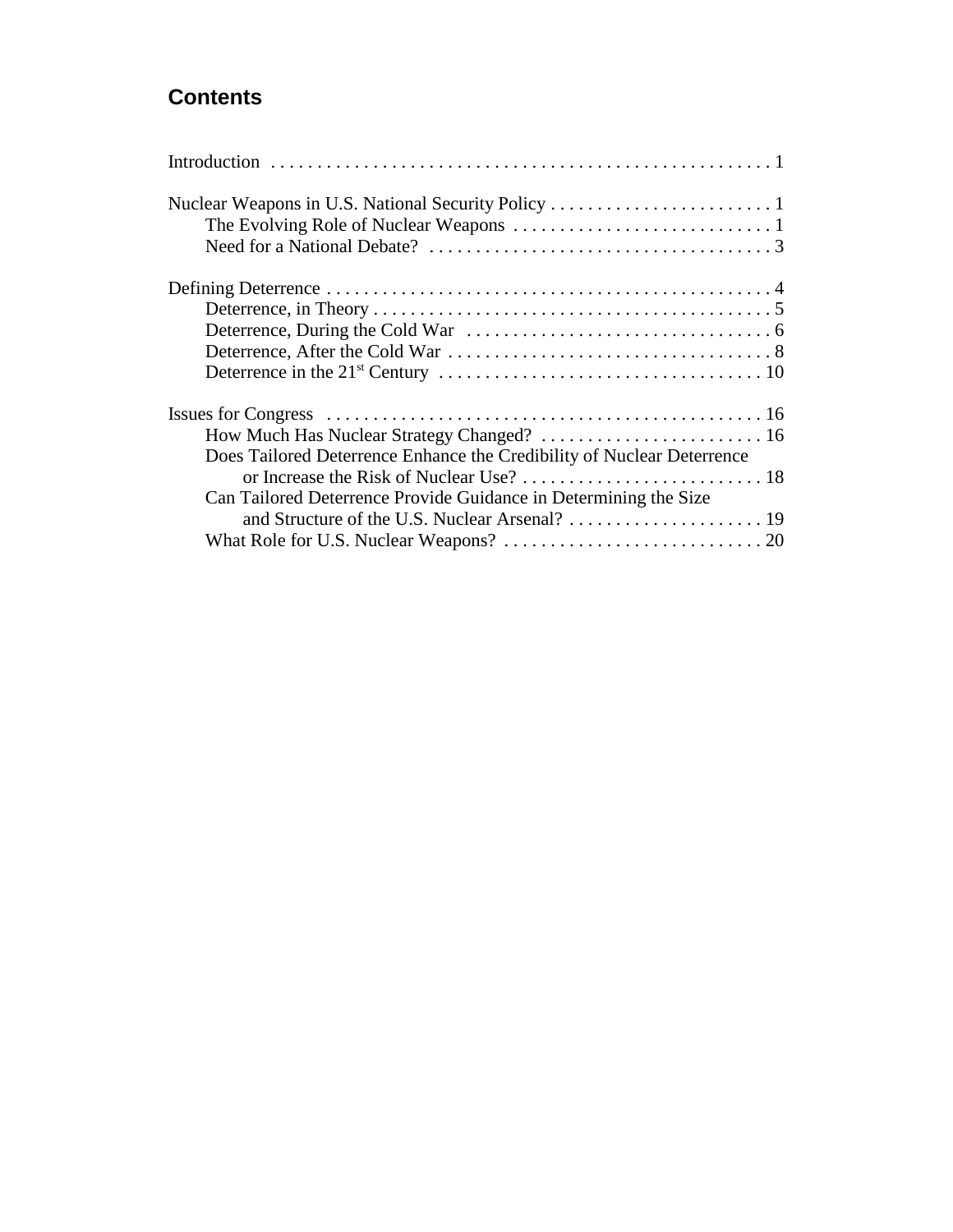## Nuclear Weapons in U.S. National Security Policy: Past, Present, and Prospects

## **Introduction**

The Bush Administration has described the strategy of "tailored deterrence" to define the role that nuclear weapons might play in U.S. national security policy. Yet, there has been little discussion of this concept, either in Congress or in the public at large, that would allow this concept to serve as a mechanism to help determine the size and structure of the U.S. nuclear force. This absence of discussion has also made it difficult to identify the ways in which tailored deterrence differs, if at all, from the Cold War concept of strategic deterrence and how it might alter the role of nuclear weapons in U.S. national security strategy.

This report highlights the differences between the construct of tailored deterrence and the more general concept of strategic deterrence that guided U.S. nuclear policy during the Cold War. It then identifies a number of issues that Congress might address when it reviews these differences, including the question of whether detailed and tailored attack plans are more likely to enhance deterrence or more likely to lead to the early use of nuclear weapons, and the question of whether tailored deterrence provides any guidance about the future size and structure of U.S. nuclear forces.

## **Nuclear Weapons in U.S. National Security Policy**

## **The Evolving Role of Nuclear Weapons**

Nuclear weapons were at the center of U.S. national security policy for more than 50 years. From the end of World War II, and, particularly, from the first explosion of a Soviet nuclear weapon in 1949, until the end of the Cold War in 1991, the United States relied on nuclear weapons to deter Soviet aggression and forestall the outbreak of a global war between the United States and the Soviet Union.

Generally, the United States sought to maintain "nuclear and conventional capabilities sufficient to convince any potential aggressor that the costs of aggression would exceed any potential gains that he might achieve."1 But the Soviet Union was (and Russia remains) the only nation that could pose a global challenge to U.S. allies and interests and threaten to cause massive destruction in the United States. Other

<sup>&</sup>lt;sup>1</sup> U.S. Department of Defense, Annual Report to Congress, Fiscal Year 1985, by Caspar Weinberger, Secretary of Defense, February 1, 1984 (Washington, 1984), p. 27.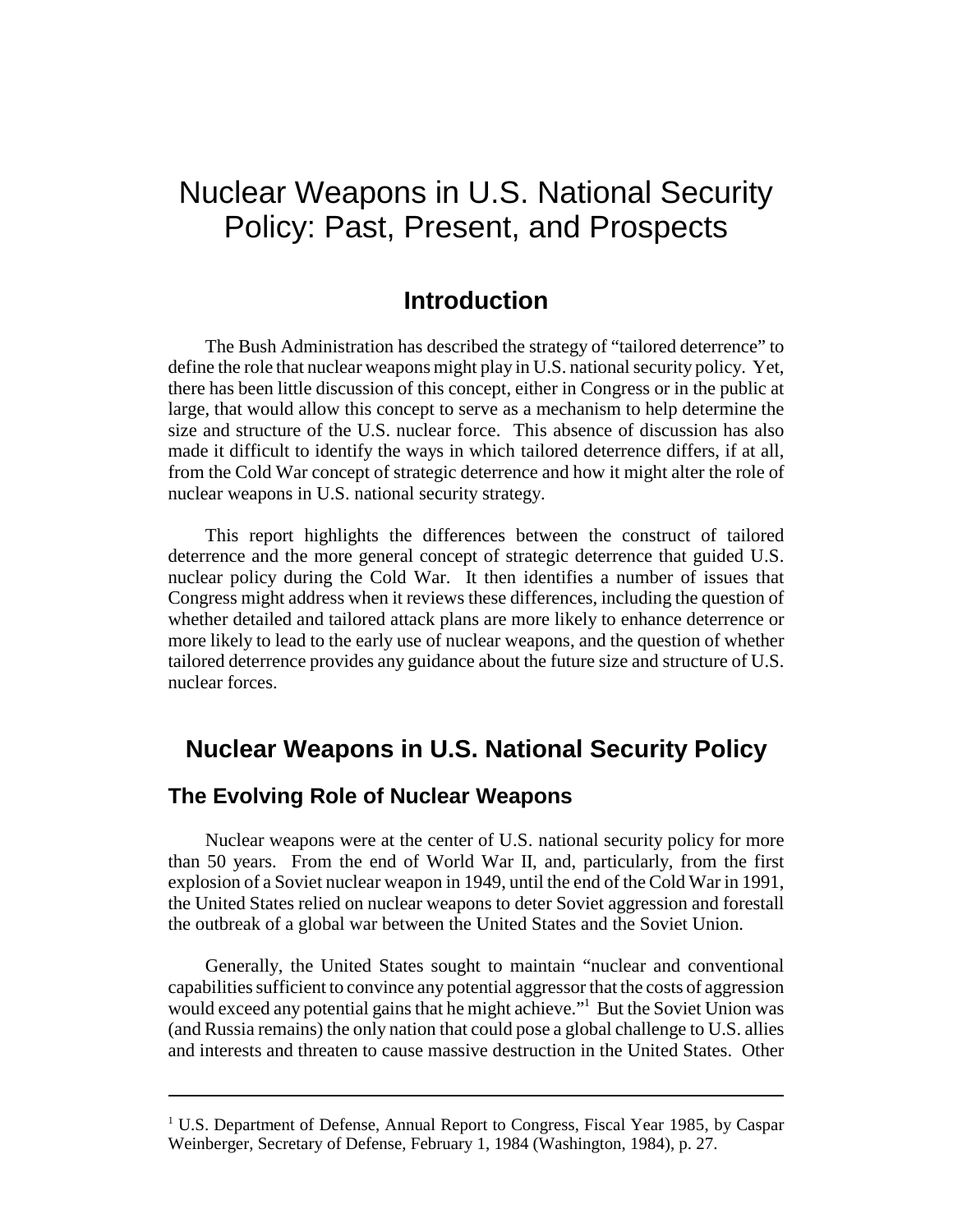nations, such as China and Soviet allies in Eastern Europe, were included in the U.S. nuclear war plans, but the Soviet threat dominated U.S. defense planning. Nuclear forces were sized to deter the Soviet threat; these were then thought to be sufficient to deter or respond to the "lesser included cases" of threats from other nations. Although there were often debates about the numbers and types of weapons that the United States should deploy in its nuclear arsenal, there was little doubt, or debate, among analysts, experts, and government officials about the need for the United States to deter the Soviet threat.

This widespread consensus about the nature of the threat to the United States and its allies, and the need for nuclear weapons to deter and respond to this threat, began to dissolve during the 1990s, after the demise of the Soviet Union. Some began to argue that, in the absence of the threat of global nuclear war, the United States should declare that nuclear weapons would serve only as "weapons of last resort" to deter nuclear attacks, or possibly other catastrophic attacks, against the United States itself.<sup>2</sup> Others argued that the United States needed to maintain a credible nuclear deterrent to "hedge" against the possibility of a resurgence of the Russian threat.<sup>3</sup> Still others argued that the United States should craft a nuclear policy and force posture that would allow it deter and/or respond to the threat of nuclear, chemical, or biological attacks from a growing number of potential adversaries.

Although many analysts outside government hoped the United States would sharply limit the role of nuclear weapons after the end of the Cold War, the Clinton Administration did not adopt a more restrictive, or "last resort," posture for U.S. nuclear weapons. Throughout the 1990s, the Clinton Administration argued that, in addition to serving as a hedge against the potential resurgence of a Russian threat, nuclear weapons remained important to deter the range of threats faced by the United States. It highlighted, in its 1999 National Security Strategy, that "the United States must continue to maintain a robust triad of strategic forces sufficient to deter any hostile foreign leadership with access to nuclear forces and to convince it that seeking a nuclear advantage would be futile." Furthermore, nuclear deterrence would not necessarily be limited to potential aggressors with nuclear weapons. Although the United States did not explicitly threaten the use of nuclear weapons against nonnuclear states, Assistant Secretary of Defense Edward Warner did indicate in testimony before Congress that "the very existence of U.S. strategic and theater nuclear forces, backed by highly capable conventional forces, should certainly give

<sup>&</sup>lt;sup>2</sup> Bundy, McGeorge, William J. Crowe, Jr., and Sidney Drell, Reducing Nuclear Danger, Foreign Affairs, Spring 1993, pp. 143-146. These authors, all with years of experience in U.S. nuclear weapons strategy and doctrine, advocated a doctrine of "defensive last resort," where nuclear weapons would be reserved for use in only the most dire circumstances.

 $3$  This concept was underscored as a part of the results of the 1994 Nuclear Posture Review, where Secretary of Defense Perry indicated that the United States would alter its nuclear forces so that it could both "lead" to further reductions in nuclear weapons and "hedge" against an unexpected developments in Russia. See, for example, U.S. Department of Defense, Office of the Assistant Secretary of Defense (Public Affairs), Remarks Prepared for Delivery by Secretary of Defense William J. Perry to the Henry L. Stimson Center, September 20, 1994.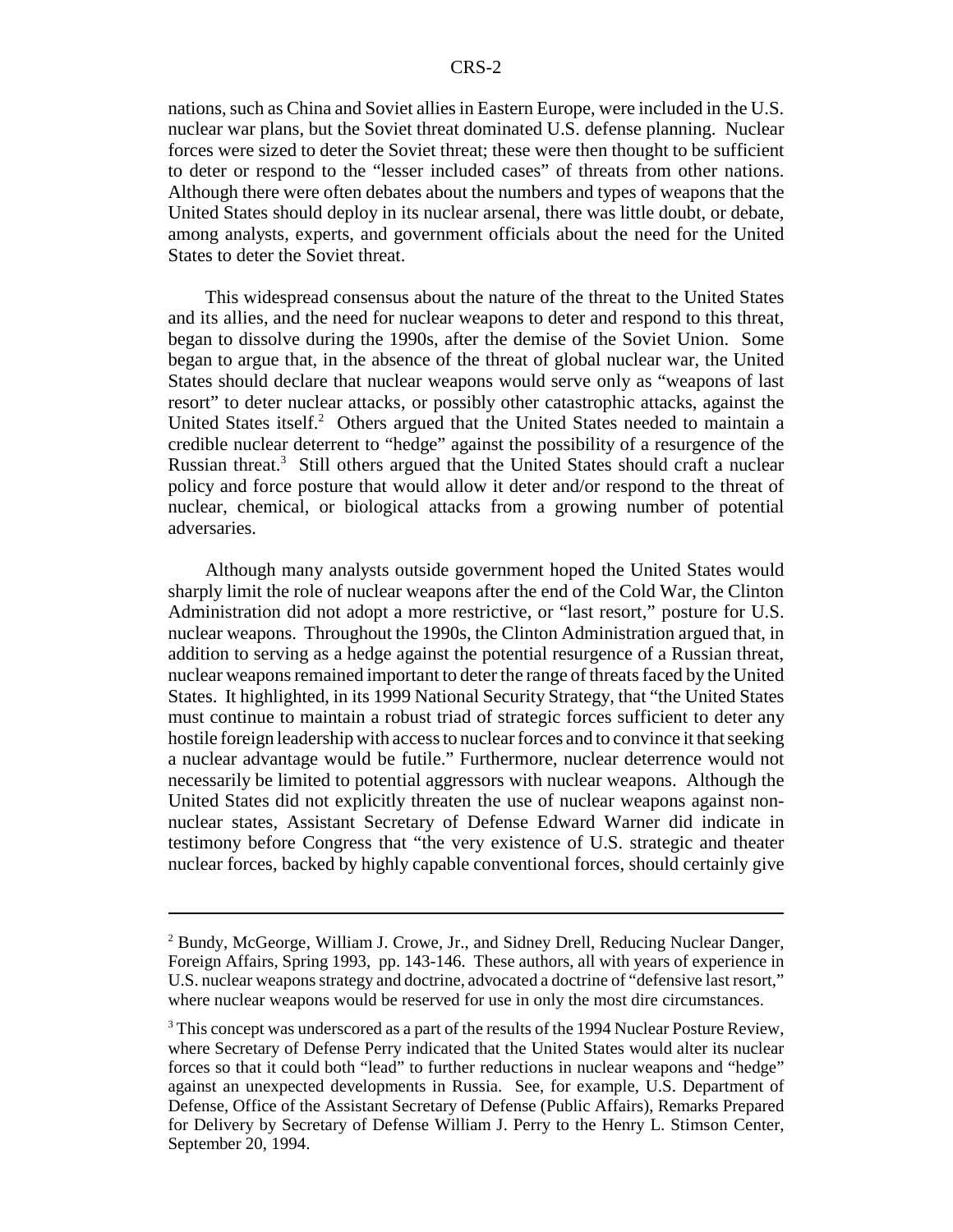pause to any rogue leader contemplating the use of WMD [weapons of mass destruction; i.e., nuclear, chemical and biological weapons] against the United States, its overseas deployed forces, or its allies."4

The Bush Administration has shifted U.S. nuclear doctrine, at least rhetorically, away from concerns about a resurgent Russian threat. It declared that the United States and Russia no longer view each other as adversaries, and it stated, when releasing the results of its Nuclear Posture Review (NPR) in early 2002, that the United States "will no longer plan, size or sustain its nuclear forces as though Russia presented merely a smaller version of the threat posed by the former Soviet Union."5 It has, instead, emphasized that nuclear weapons "provide credible capabilities to deter a wide range of threats, including weapons of mass destruction and large-scale conventional military force."6 Some analysts consider this shift to be more rhetorical than real, as the United States maintains nuclear forces with much of the same size and shape as it did during the  $1990s$ .<sup>7</sup> Nevertheless, the Bush Administration has continued to emphasize the need to size and shape U.S. nuclear forces to deter emerging threats from a growing number of potential adversaries. Specifically, the Administration has indicated that the United States would employ a strategy of "tailored deterrence," where the weapons and attack strategies guiding U.S. nuclear forces would be "tailored" to address the specific capabilities and goals of emerging adversaries.<sup>8</sup>

#### **Need for a National Debate?**

Most discussions about U.S. nuclear weapons policy, whether they occur in Congress or in the public and academic literature, focus on how many and what types of weapons the United States should deploy to implement its nuclear doctrine and deterrent strategy.<sup>9</sup> The discussions have also addressed questions about whether the United States should pursue the design and development of new types of nuclear warheads, either to extend U.S. nuclear capabilities or to provide an alternative

<sup>4</sup> Statement of the Honorable Edward L. Warner, III, Assistant Secretary of Defense for Strategy and Threat Reduction, before the Senate Armed Services Subcommittee on Strategic Forces, April 14, 1999.

<sup>5</sup> U.S. Department of Defense, *Special Briefing on the Nuclear Posture Review*, news transcript, January 9, 2002. For a more detailed review of the results of the NPR and their proposed changes in U.S. nuclear strategy, see CRS Report RL31623, *U.S. Nuclear Weapons: Changes in Policy and Force Structure*, by Amy F. Woolf.

<sup>6</sup> U.S. Department of Defense, *Annual Report to the President and the Congress*, Donald H. Rumsfeld, Secretary of Defense (Washington, 2002), p. 83.

<sup>7</sup> See, for example, Sidney D. Drell and James E. Goodby, *What Are Nuclear Weapons For? Recommendations for Restructuring U.S. Strategic Nuclear Forces*, an Arms Control Association Report, April 2005, p. 5.

<sup>8</sup> Jason Sherman, "Henry: Quadrennial Review Will Advance 'Tailored Deterrence' Concept," *Inside the Pentagon*, December 15, 2005, vol. 21, no. 50.

<sup>&</sup>lt;sup>9</sup> For a review of many of the issues raised in these debates, see CRS Report RL33640, *Strategic Nuclear Forces: Background, Developments, and Issues*, by Amy F. Woolf.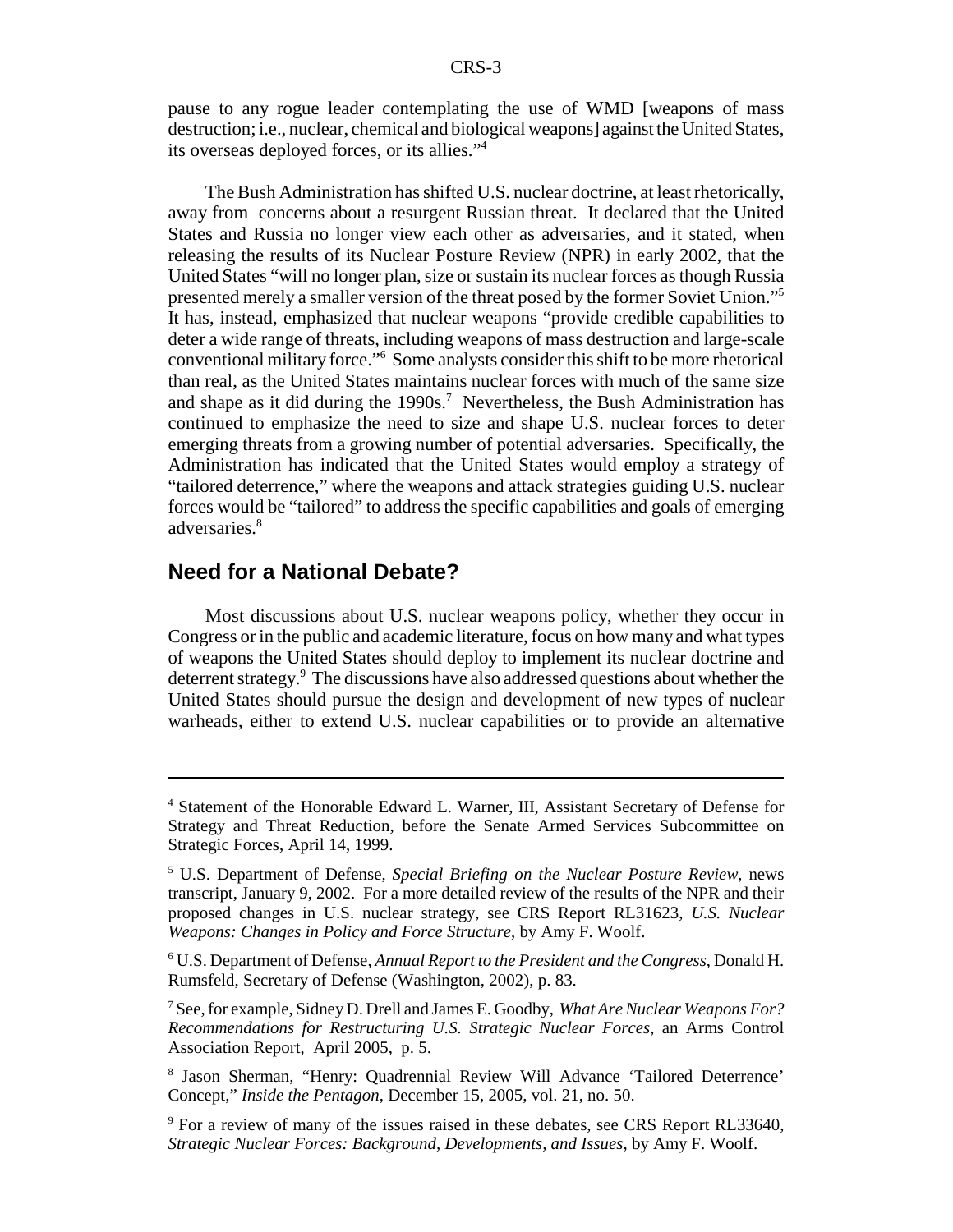means of maintaining the U.S. arsenal and U.S. nuclear capabilities into the future.<sup>10</sup> But a growing number of analysts and officials agree that it will be difficult to answer questions about the future size and structure of the U.S. nuclear arsenal without at least some agreement about the role this arsenal should play in U.S. national security policy.11 The former director of the National Nuclear Security Administration (NNSA), Ambassador Linton Brooks, noted this development during remarks he made to a conference in January 2007, when he stated that "we are increasingly hearing from thoughtful observers that political support for the Reliable Replacement Warhead (RRW) ... will not be possible without greater consensus on the future role of nuclear weapons."12 Several committees in Congress have also requested reports from the Administration that would link U.S. nuclear weapons strategy to plans for U.S. nuclear weapons and the nuclear weapons infrastructure.<sup>13</sup> This perspective has led to calls for a national debate on the future role of nuclear weapons in U.S. national security strategy.

## **Defining Deterrence**

Many national security and defense documents produced in the last few years emphasize how much the national security environment for the United States has changed since the demise of the Soviet Union in 1991 and the terrorist attacks in 2001. The report of the 2006 Quadrennial Review, for example, notes that the United States now faces an international security environment "characterized by uncertainty and surprise," and that it must transform its national security strategy in response to this new environment.<sup>14</sup>

Specifically, and of interest for this report, the Defense Department has identified the need to shift "from 'one size fits all' deterrence to tailored deterrence for rogue powers, terrorist networks, and near-peer competitors."<sup>15</sup> The Pentagon's emphasis on the distinction between "one size fits all" deterrence and tailored deterrence is designed to evoke an understanding of just how much the nature of the

<sup>10</sup> See, for example, *The United States Nuclear Weapons Program: The Role of the Reliable Replacement Warhead*, American Academy for the Advancement of Science, Nuclear Weapons Complex Assessment Committee, April 2007. See also CRS Report RL32929, *The Reliable Replacement Warhead Program: Background and Current Developments*, by Jonathan Medalia.

<sup>&</sup>lt;sup>11</sup> See, for example, *The United States Nuclear Weapons Program. The Role of the Reliable Replacement Warhead*, American Academy for the Advancement of Science, Nuclear Weapons Complex Assessment Committee, April 2007, p. 4.

<sup>&</sup>lt;sup>12</sup> Brooks, Linton, Opening Remarks, Lawrence Livermore and Los Alamos National Laboratories Conference on Strategic Weapons in the 21<sup>st</sup> Century, January 25, 2007.

<sup>13</sup> See, for example, U.S. Congress, House Committee on Appropriations, *Report to Accompany Energy and Water Development Appropriations Bill, FY2008, H.Rept. 110-185*, pp. 93-98.

<sup>&</sup>lt;sup>14</sup> U.S. Department of Defense, *Report of the Quadrennial Defense Review*, February 2006, Preface, p. vi.

 $15$  Ibid.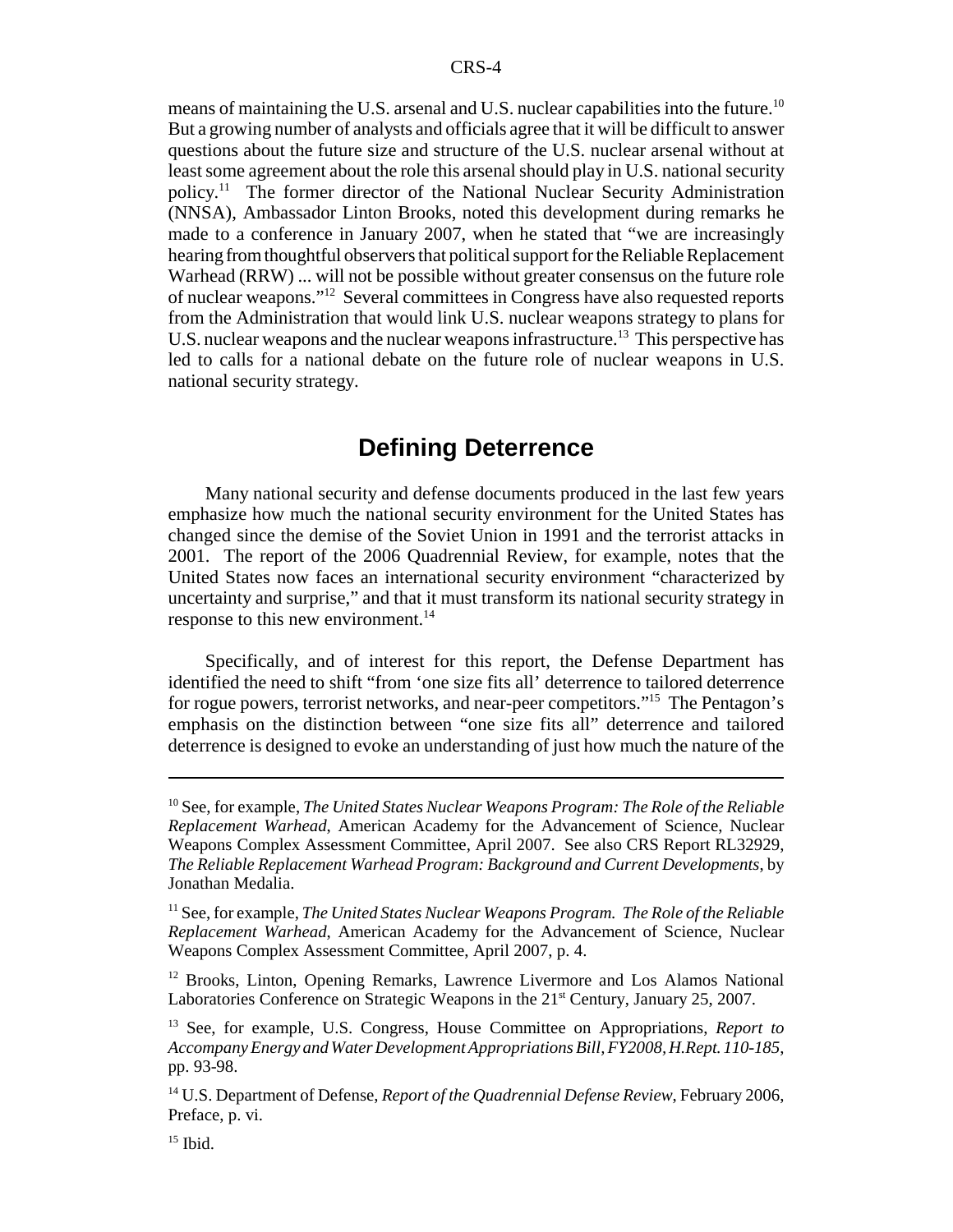threat and the number of U.S. adversaries have changed since the end of the Cold War. But, even during the Cold War, the United States tailored its nuclear targeting doctrine, its nuclear weapons employment policy, and its nuclear force structure to enhance or maintain the credibility of its nuclear deterrent posture. Therefore, this shift raises questions about the ways in which "tailored deterrence" differs from classic, Cold War-era strategic deterrence. This section discusses the differences between these two concepts in an effort to clarify how tailored deterrence might alter U.S. nuclear weapons employment policy and targeting doctrine.

#### **Deterrence, in Theory**

Deterrence, or more precisely, the theoretical construct of *strategic deterrence*, describes an ongoing interaction between two parties. In a deterrent relationship, one or both parties seek to persuade the other to refrain from harmful or dangerous actions by threatening or promising the other nation that the costs of acting will far outweigh the benefits. This can be done by threatening to impose high costs on the acting nation, threatening to deny the benefits the other nation may seek through its actions, and promising to withhold the costs if the nation forgoes the expected action. Because it affects the perceptions and chosen actions of nations with multiple goals and interests, deterrence is difficult to implement or measure with any precision. Further, in spite of the common shorthand of the Cold War era, *deterrence* and the *threat of nuclear destruction* are not interchangeable concepts. A nation could, for example, threaten to use overwhelming conventional force as a deterrent, even without threatening to resort to nuclear weapons, if the adversary perceived those forces to be sufficient to achieve an unacceptable level of destruction. Nevertheless, many analysts agree that during the Cold War, the threat of nuclear retaliation generated the promise of high costs and, therefore, lent some stability to the U.S.- Soviet deterrent relationship.

Questions about the credibility of the U.S. deterrent posture persisted throughout the Cold War, with the United States adjusting its doctrine, targeting strategy, and force structure periodically in an effort to bolster its credibility and enhance deterrence. It did not maintain a "one size fits all deterrent," but sought to "tailor" its forces and attack strategies to affect the perceptions of the Soviet Union, and other potential adversaries, by convincing them that the United States had the will, the weapons, and the plans needed to ensure that it would respond if attacked and that the level of destruction would be unacceptable to the adversary. The Bush Administration's focus on tailored deterrence appears to follow the same logic, with the focus on tailoring attack strategies and weapons to create a credible deterrent threat.

However, the Administration's concept of "tailored deterrence" appears to differ from classic "strategic deterrence" in at least two ways. First, the Administration has argued that the United States must prepare to deter a wider range of threats from a greater number of potential adversaries, so it is seeking to tailor weapons capabilities, operational plans, and targeting strategies to counter the capabilities of "advanced military powers, regional WMD states, and non-state terrorists." Second, tailored deterrence focuses less on maintaining a deterrent relationship with any specific nation than it does on acquiring the capabilities to attack and destroy valued targets in another nation. This capability may be necessary for a deterrent threat to be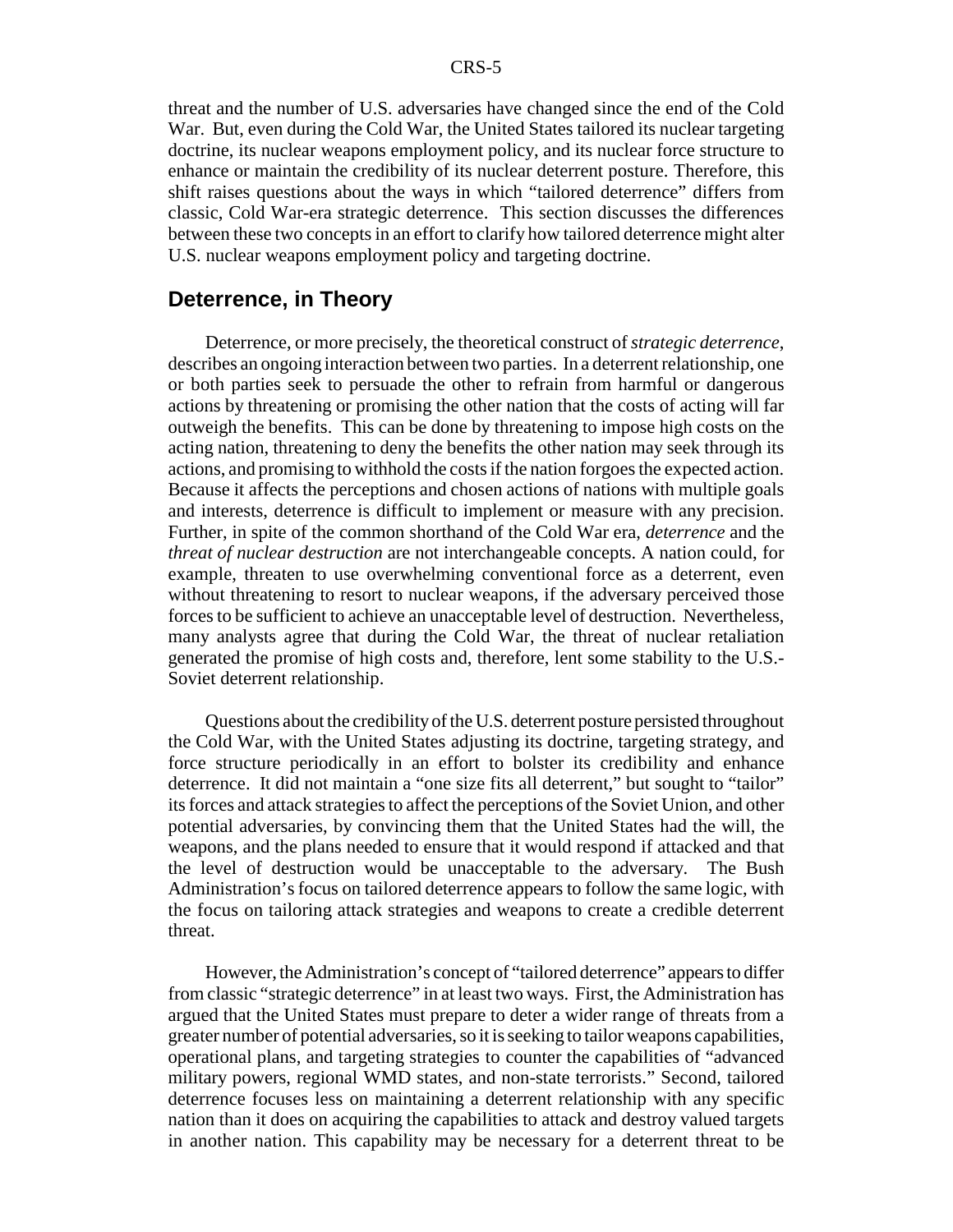credible, but it is not sufficient to establish or presume the broader conditions of *strategic deterrence* because a *strategic* deterrent relationship presumes that both nations know the costs and consequences of acting, and each may believe that it will not suffer the costs or consequences if it *does not* act. The communication between the two parties may be indirect or even ambiguous, but it is presumed that both parties know the stakes and risks associated with their possible actions.

#### **Deterrence, During the Cold War**

Throughout the Cold War, the challenge for U.S. nuclear policy was to make the threat of nuclear retaliation, and therefore the U.S. deterrent posture, credible. Towards this end, the United States repeatedly sought to modify and adjust its forces and targeting strategy so that the Soviet Union would believe and heed the U.S. threat to retaliate with nuclear weapons.

The 1950s doctrine known as "massive retaliation" envisioned a "simultaneous, massive, integrated" U.S. nuclear strike against targets in the Soviet Union, Eastern Europe, and China if the Soviet Union or its allies initiated any nuclear or conventional attack against the United States or its allies.<sup>16</sup> In the late 1950s, many began to question whether the Soviet Union would believe that the United States would launch a massive nuclear attack against the Soviet Union in response to *any* level of aggression against Western Europe, particularly when it became evident that the Soviet Union could strike back with nuclear weapons against U.S. cities. Consequently, in the early 1960s, Secretary of Defense Robert McNamara outlined a doctrine of "damage limitation," which called for attacks against Soviet conventional and nuclear military forces. This became known as "counterforce" strategy because it explicitly excluded attacks designed to destroy cities and focused instead on attacks that would impede the Soviet Union's warfighting capability.<sup>17</sup> In particular, it sought to destroy those weapons that the Soviet Union might use to attack U.S. cities. Nevertheless, because many of the targets were located near cities, and the attack would have been very large, analysts agree that it would still have produced massive casualties.

By the mid-1960s, Secretary McNamara posited the doctrine of "assured destruction,"18 where the United States sought to persuade the Soviet leadership that Soviet society would be destroyed if the Soviet Union launched an attack on the United States or its allies. But, by the early 1970s, many again questioned the

<sup>&</sup>lt;sup>16</sup> "There was no calculated strategy for war winning or termination beyond that of producing as much destruction ... as possible in a single devastating blow." See David A. Rosenberg, "U.S. Nuclear War Planning, 1945-1960," in Desmond Ball and Jeffrey Richelson, eds., *Strategic Nuclear Targeting* (Ithaca, NY: Cornell University Press, 1986), pp. 44-45.

<sup>&</sup>lt;sup>17</sup> Desmond Ball, "The Development of the SIOP, 1960-1983," in Ball and Richelson, eds., *Strategic Nuclear Targeting*, pp. 62-65.

<sup>&</sup>lt;sup>18</sup> Secretary McNamara defined the level of damage needed as the destruction of "onequarter to one-third of the Soviet population and about two-thirds of Soviet industrial capacity." See Desmond Ball, "The Development of the SIOP, 1960-1983," in Ball and Richelson, eds., *Strategic Nuclear Targeting*, p. 69.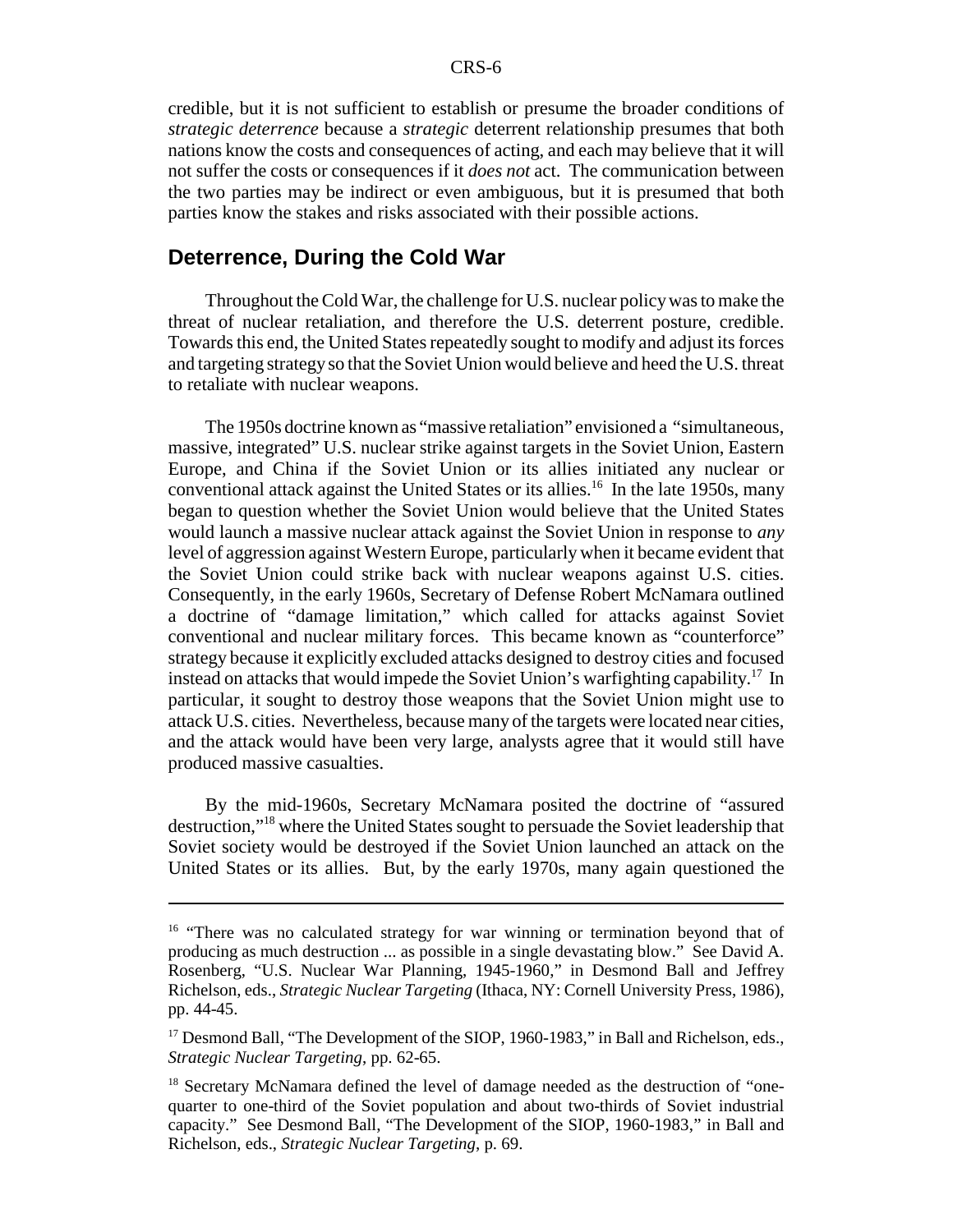credibility of a doctrine that called for massive strikes against Soviet society, particularly if the Soviet Union could threaten to strike back against U.S. cities. Therefore, the United States shifted its doctrine again, to "Flexible Response" in the mid-1970s and "Countervailing Strategy," in the late 1970s. These policies emphasized retaliatory strikes on Soviet military forces and war-making capabilities, as opposed to attacks on civilian and industrial targets, and they called for limited, focused attacks on specified military targets, instead of large-scale attacks on a greater number of sites. The 1988 version of the National Security Strategy of the United States summarized the U.S. approach to targeting by noting that "targeting those assets which are essential to Soviet war-making capability and political control has been an integral part of the U.S. strategy for many years."<sup>19</sup>

The attack options that were designed to implement this approach were contained in the highly classified Strategic Integrated Operational Plan, the SIOP. According to scholarly reports and articles, the SIOP evolved over the years, in response to changes in the number and capabilities of U.S. nuclear forces, changes in the Soviet force structure, and the evolution of theories about how to deter the Soviet Union. The SIOP reportedly provided the president with a number of attack options that varied in terms of the numbers and types of targets to be attacked and varied according to the number and types of U.S. warheads available when the conflict began.<sup>20</sup> Further, according to unclassified reports, the target categories included in the SIOP included Soviet strategic nuclear forces, other military forces, military and political leadership, and industrial facilities.<sup>21</sup> The United States sought the capability to destroy thousands of sites in these target categories, even if the Soviet Union destroyed many U.S. weapons in a first strike, leading to the requirement for large numbers of U.S. strategic nuclear weapons.

To meet these targeting requirements, by the latter half of the 1980s, the United States deployed nearly 12,000 warheads on its land-based missiles (ICBMs), submarine-launched ballistic missiles (SLBMs), and heavy bombers.<sup>22</sup> Analysts argued that the multiple basing modes for U.S. nuclear weapons would enhance deterrence and discourage a Soviet first strike because they complicated Soviet attack planning and ensured the survivability of a significant portion of the U.S. force in the event of a Soviet first strike.<sup>23</sup> The different characteristics of each weapon system might also strengthen the credibility of U.S. targeting strategy: ICBMs had the accuracy and prompt responsiveness needed to attack hardened targets, such as

<sup>19</sup> *National Security Strategy of the United State*s, The White House, January 1988, Washington, D.C., p. 14.

<sup>20</sup> See, for example, Desmond Ball and Jeffrey Richelson, eds., *Strategic Nuclear Targeting*. (Ithaca, NY: Cornell University Press, 1986). See also Matthew G. McKinzie et al, *The U.S. Nuclear War Plan: A Time for Change*, Natural Resources Defense Council, 2001, pp. 5-14.

<sup>21</sup> U.S. Congress, Congressional Budget Office, *The START Treaty and Beyond*, October 1991, pp. 11-25.

<sup>22</sup> CRS Report RL33640, *U.S. Strategic Nuclear Forces: Background, Developments, and Issues*, by Amy F. Woolf.

<sup>23</sup> U.S. Department of Defense, *Annual Report to Congress, Fiscal Year 1989*, by Frank Carlucci, Secretary of Defense, February 18, 1988 (Washington, 1988), p. 54.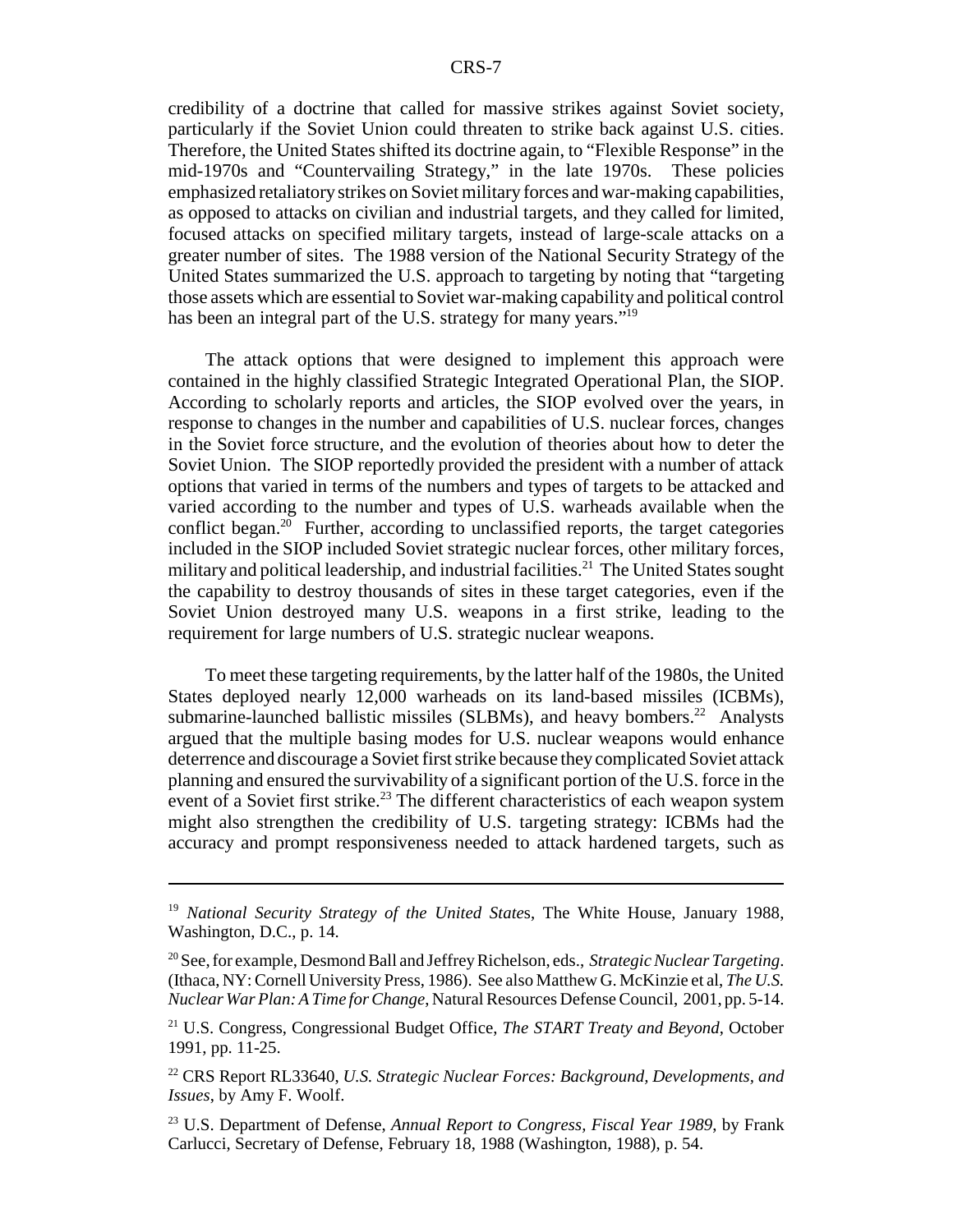Soviet command posts and ICBM silos; SLBMs had the survivability needed to complicate Soviet efforts to launch a disarming first strike; and heavy bombers could be dispersed quickly and launched to enhance their survivability, and could be recalled to their bases if a crisis did not escalate into conflict.

Taken together, this diverse and numerous force was thought to have the capability to persuade the Soviet Union that any attack it launched would be met with an overwhelming response and an unacceptable amount of damage. It was the sum total of this force, as much as the details of the specific targets that could be destroyed in an attack option, that provided the United States with a robust *strategic deterrent*.

### **Deterrence, After the Cold War**

Throughout the 1990s, the Clinton Administration argued that nuclear weapons remained important to deter the range of threats faced by the United States. In his Annual Report to Congress in 1995, Secretary of Defense Perry noted:

"recent international upheavals have not changed the calculation that nuclear weapons remain an essential part of American military power. Concepts of deterrence ... continue to be central to the U.S. nuclear posture. Thus, the United States will continue to threaten retaliation, including nuclear retaliation, to deter aggression against the United States, U.S. forces, and allies."24

Nevertheless, the Clinton Administration argued that "the dissolution of the Soviet empire had radically transformed the security environment facing the United States and our allies. The primary security imperative of the past half century containing Communist expansion while preventing nuclear war — is gone."25 Russia could potentially pose a threat to the United States again in the future "because it controls the only nuclear arsenal that can physically threaten the survivability of U.S. nuclear forces."<sup>26</sup> But the United States also faced growing threats from a number of emerging adversaries. In its National Security Strategy Report for 1998, the Administration noted that "a number of states still have the capabilities and the desire to threaten our vital interests ..." and that, "in many cases, these states are also actively improving their offensive capabilities, including efforts to obtain or retain nuclear, biological, or chemical weapons, and, in some cases, long-range delivery systems."27

After the collapse of the Soviet Union, the Department of Defense conducted several studies to review U.S. nuclear targeting strategy and weapons employment

<sup>24</sup> U.S. Department of Defense, *Annual Report to the President and Congress*, by Secretary of Defense William Perry (Washington, February 1995), p. 84.

<sup>25</sup> *A National Security Strategy of Engagement and Enlargement*, The White House, February 1995, Washington, D.C., p. 1.

<sup>26</sup> U.S. Department of Defense, *Annual Report to the President and Congress*. William S. Cohen, Secretary of Defense. April 1997. Washington, D.C., p. 11.

<sup>27</sup> *A National Security Strategy for a New Century*, The White House, October, 1998, Washington, D.C., p. 6.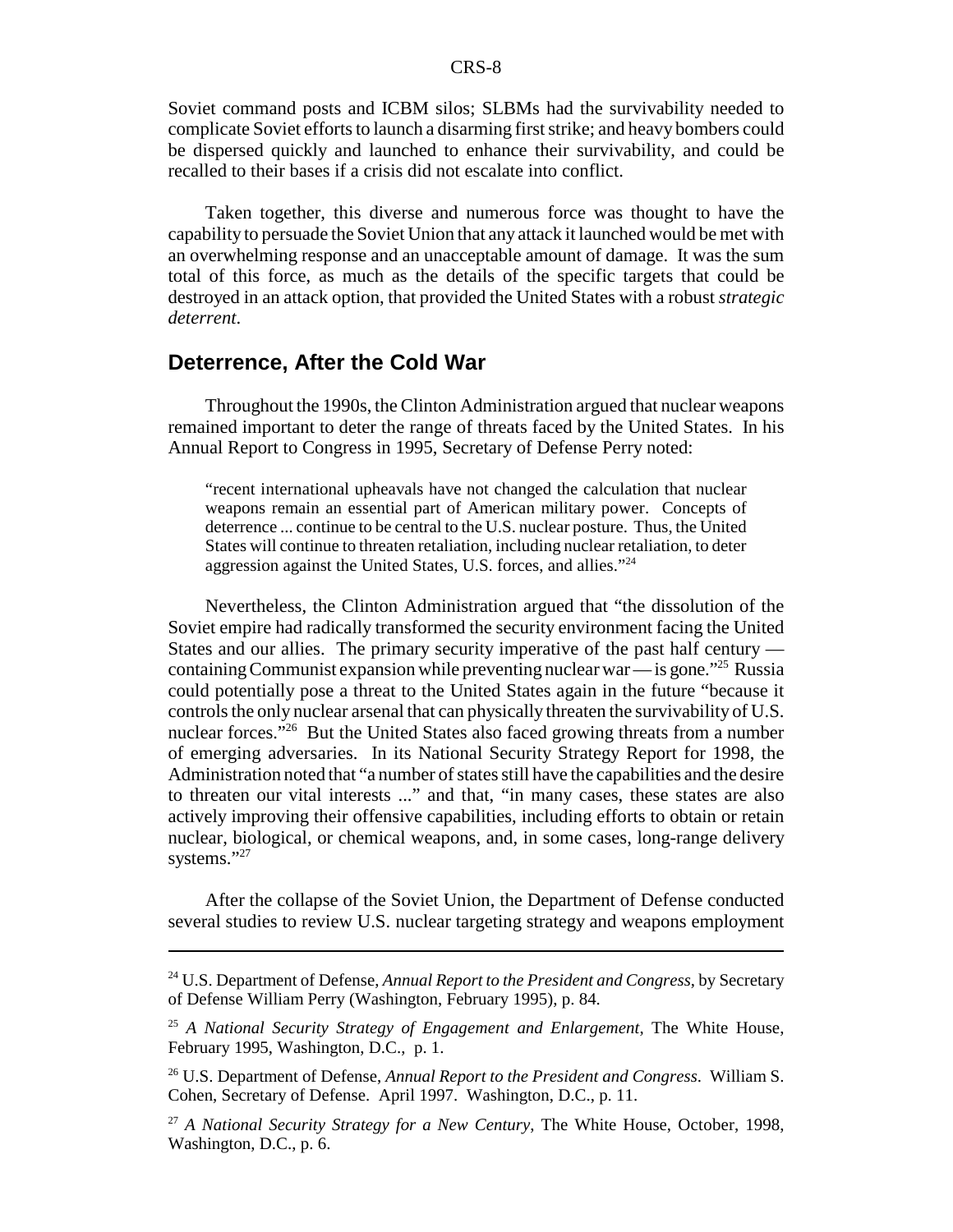policy. According to published reports, these reviews revised and greatly reduced the length of the target list within the SIOP, but left the basic tenets of the strategy untouched. According to a 1995 article in the *Washington Post*, "the United States primary nuclear war plan still targets Russia and provides the President an option for counterattack within 30 minutes of confirmed enemy launch."28 In 1997, however, the Clinton Administration altered the U.S. strategy from seeking to win a *protracted* nuclear war, a strategy identified during the Reagan Administration, to seeking to deter nuclear war. In practice, this probably meant the United States would not seek to cause as much damage against as wide a range of targets as it had planned on attacking in previous war plans. Consequently, the United States would not need as large an arsenal of nuclear weapons as it had needed during the Cold War.

But, these changes did not alter the core objectives of U.S. nuclear policy. The United States reportedly continued to prepare a range of attack options, from limited attacks involving small numbers of weapons to major attacks involving thousands of warheads, and to plan attacks against military targets, nuclear forces, and civilian leadership sites in Russia.<sup>29</sup> At the same time, reports indicated that the U.S. Strategic Command (STRATCOM) had begun to expand the focus of the SIOP and include plans for possible attacks against a wider range of adversaries. According to some reports, in 1992, General Lee Butler, the Commander-in-Chief of the Strategic Command, proposed changing the name of the SIOP to the "National Strategic Response Plans," to accomodate the fact that the SIOP itself was "evolving to a collection of far more differentiated retaliatory choices, tailored to a threat environment of greater nuance and complexity.<sup>"30</sup> The Clinton Administration argued that the flexibility offered by this range of options would enhance deterrence by providing the United States with more credible responses to a range of crises and attack scenarios.

The Clinton Administration also did not rule out the possible use of nuclear weapons against nations that were not armed with nuclear weapons themselves. Specifically, it maintained the long-standing U.S. policy of reserving the right to use nuclear weapons first in a crisis or conflict "if a state is not a state in good standing under the Nuclear-Nonproliferation Treaty (NPT) or an equivalent international

<sup>&</sup>lt;sup>28</sup> "Secretary Cheney and General Powell and their aides threw thousands of targets out of the SIOP (single integrated operational plan), helping to reduce it from its Cold War peak of more than 40,000 to about 10,000 by 1991." In addition, "General Butler reviewed each target one-by-one tossing many out ... one day he eliminated 1,000 targets in newly liberated Eastern Europe...." By 1994, General Butler had helped to pare the SIOP to 2,500 targets. See David B. Ottaway and Steve Coll, "Trying to Unplug the War Machine," *Washington Post*, April 12, 1995, p. A28.

<sup>&</sup>lt;sup>29</sup> Jeffrey R. Smith, "Clinton Directive Changes Strategy on Nuclear Arms; Centering on Deterrence, Officials Drop Terms for Long Atomic War," *Washington Post*, December 7, 1997, p. A1.

<sup>30</sup> Memorandum, Gen. George L. Butler, U.S. Air Force, Commander in Chief, U.S. Strategic Command, to the Chairman, Joint Chiefs of Staff, "Renaming the Single Integrated Operational Plan," September 2, 1992. Cited in Hans M. Kristensen, "U.S. Strategic War Planning After 9/11," *The Nonproliferation Review*, Center for Nonproliferation Studies, July 2007, p. 378.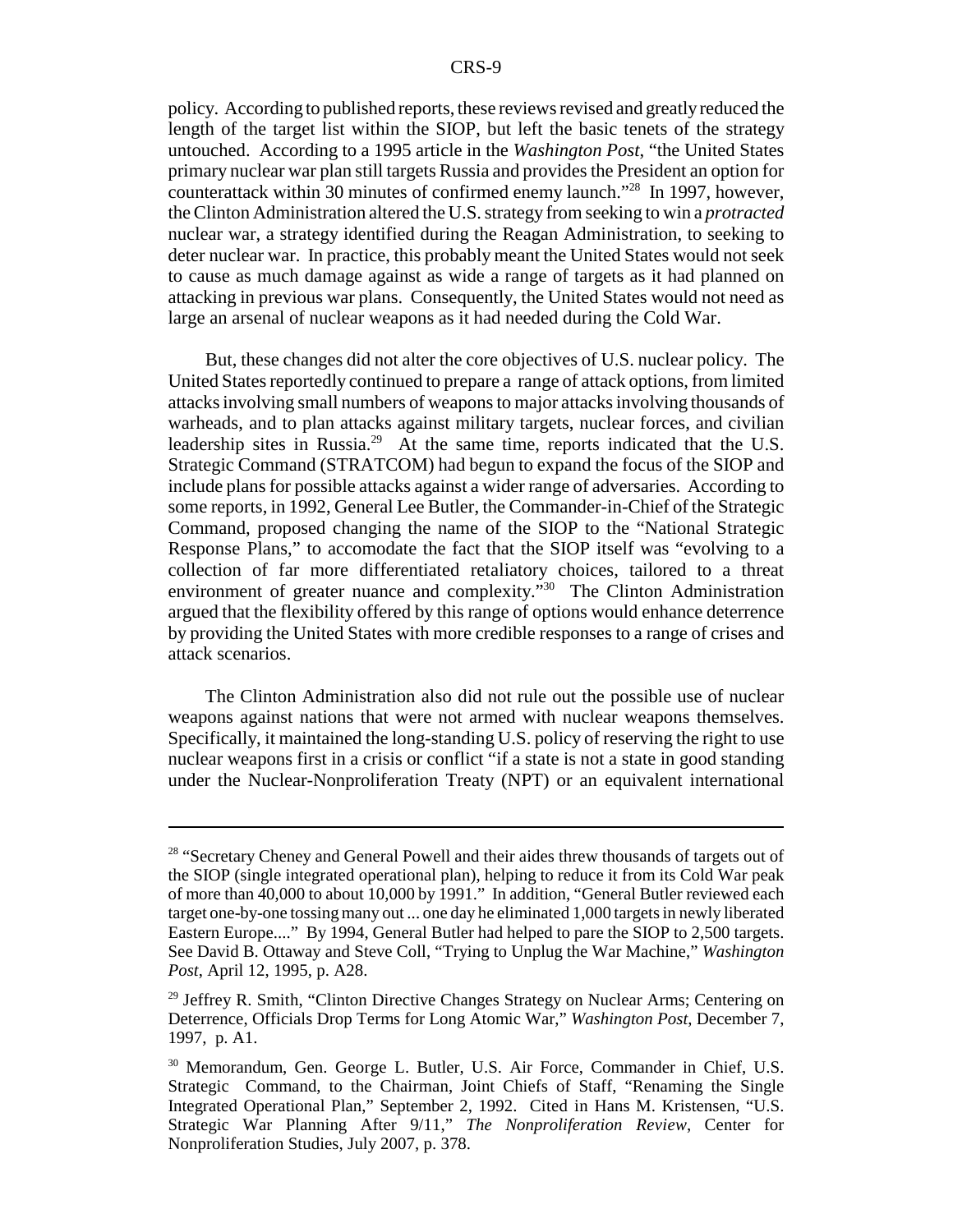convention."31 Furthermore, the United States did not rule out the possibility of retaliating with nuclear weapons if a nation attacked the United States or U.S. forces with weapons of mass destruction (WMD).<sup>32</sup> The United States did not, however, directly threaten to use nuclear weapons in retaliation for non-nuclear attacks. Its policy, consistent with the long-standing U.S. approach, was one of "studied ambiguity," neither ruling in nor ruling out the possible use of nuclear weapons in any given circumstance.

The United States did, however, reduce the size of its nuclear arsenal, to around 6,000 warheads deployed on strategic delivery vehicles, according to the provisions outlined in the 1991 Strategic Arms Reduction Treaty (START). Even with these reductions, however, the United States continued to maintain a triad of strategic nuclear forces, with warheads deployed on land-based ICBMs, submarine-launched SLBMs, and heavy bombers. According to the Department of Defense, this mix of forces not only offered the United States a range of capabilities and flexibility in nuclear planning that complicated an adversary's attack planning, but also hedged against unexpected problems in any single delivery system. Moreover, the United States still maintained detailed, tailored attack plans that were intended to enhance the credibility of the U.S. deterrent posture.

## **Deterrence in the 21st Century**

The Bush Administration has emphasized that nuclear weapons "continue to be essential to our security, and that of our friends and allies." $33$  It has argued that nuclear weapons remain the only weapons in the U.S. arsenal that can hold at risk the full range of targets valued by an adversary. As a result, "they provide credible capabilities to deter a wide range of threats, including weapons of mass destruction and large-scale conventional military force."34

In many ways, the Bush Administration's statements about the role that nuclear weapons play in deterring potential opponents echo the Cold War and post-Cold War concepts described above. In a document prepared in February 2004, STRATCOM noted that nuclear weapons "cast a lengthy shadow over a rational adversary's decision calculus when considering coercion, aggression, WMD employment, and escalatory courses of action. Nuclear weapons threaten destruction of an adversary's most highly valued targets.... This includes destruction of targets otherwise

<sup>&</sup>lt;sup>31</sup> Craig Cerniello, "Clinton Issues New Guidelines on U.S. Nuclear Weapons Doctrine," *Arms Control Today*, November/December 1997.

 $32$  Jeffrey R. Smith, "Clinton Directive Changes Strategy on Nuclear Arms; Centering on Deterrence, Officials Drop Terms for Long Atomic War," *Washington Post*, December 7, 1997, p. A1.

<sup>&</sup>lt;sup>33</sup> U.S. Senate, Committee on Armed Services, Statement of the Honorable Douglas J. Feith, Undersecretary of Defense For Policy, February 14, 2002.

<sup>34</sup> U.S. Department of Defense, *Annual Report to the President and the Congress*, Donald H. Rumsfeld, Secretary of Defense (Washington, 2002), p. 83.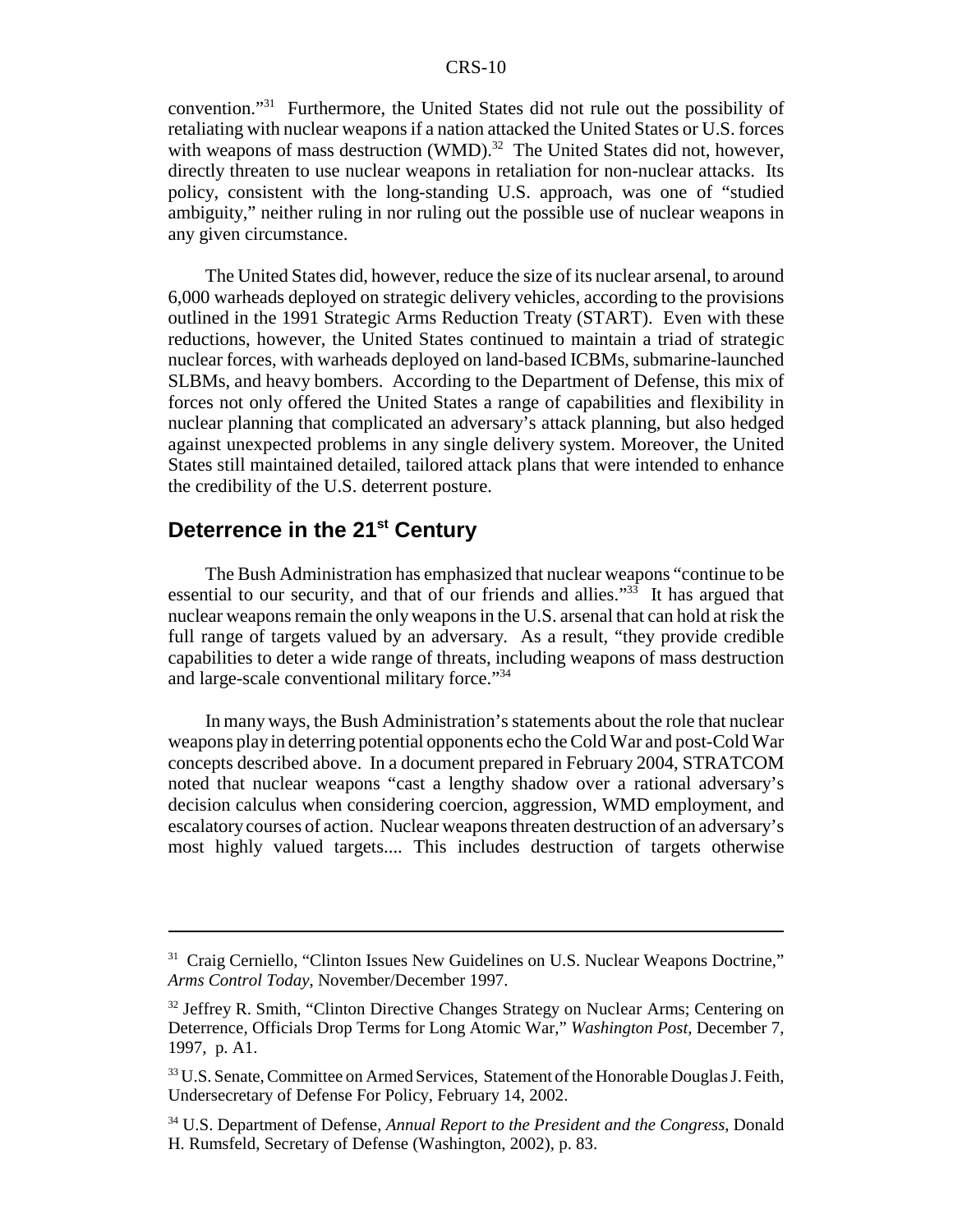invulnerable to conventional attack...."<sup>35</sup> Further, according to the report of the Quadrennial Defense Review, "the aim is to possess sufficient capability to convince any potential adversary that it cannot prevail in a conflict and that engaging in a conflict entails substantial strategic risks beyond military defeat."36

At the same time, though, the Bush Administration has indicated that the Cold War concept of *strategic deterrence* would not be sufficient to generate the requirements for U.S. nuclear strategy, doctrine, and force structure in this new security environment. In a letter written to *Defense News* in March 2004, Keith Payne, who had served as an Assistant Secretary of Defense during the 2001 Nuclear Posture Review, noted that "deterrence threats based on the generally high nuclear yields of the Cold War arsenal may not appear credible, given the excessive civilian destruction likely to occur.... Clearly, some reasonable and much needed steps to better align U.S. deterrence policy to the realities of the new era include broadening U.S. deterrent threat options ... seeking an understanding of the opponents' intentions and the flexibility to tailor deterrence to specific requirements of foe, time, and place...."<sup>37</sup> This is the mandate for tailored deterrence.

According to Ryan Henry, the Principal Deputy Secretary of Defense for Policy, when pursuing the concept of tailored deterrence, the United States must have "the means to determine what assets an adversary holds dear and wants to protect; an ability to identify which military tools can be used to threaten those assets; and an effective means of communicating to adversaries that the military can target their most important assets and destroy them."38 Payne made similar points in testimony before the House Armed Services Committee's Subcommittee on Strategic Forces in July 2007, when he noted that a central feature of the U.S. ability to tailor deterrence to meet emerging threats was the ability to "understand the specific opponent's mind-set and behavioral style, and the different ways opponents can perceive and respond to our deterrence threats."39

The Bush Administration asserts that nuclear weapons have a role to play in deterring threats and challenges from potential adversaries armed with weapons of mass destruction. During a news conference on March 14, 2002, President Bush stated that "we want to make it very clear to nations that you will not threaten the United States or use weapons of mass destruction against us or our allies.... I view our nuclear arsenal as a deterrent, as a way to say to people that would harm America that ... there is a consequence. And the President must have all the options available

<sup>35</sup> Draft JCS Strategic Deterrence Operating Concept (JOC). Cited in "Global Strike: A Chronology of the Pentagon's New Offensive Strike Plan," by Hans M. Kristensen, Federation of American Scientists, March 15, 2005, p. 69.

<sup>36</sup> U.S. Department of Defense, *Report of the Quadrennial Defense Review*, February 2006, p. 30.

<sup>37</sup> Keith Payne, Letter to the Editor, *Defense News*, March 15, 2004.

<sup>38</sup> Jason Sherman, "Henry: Quadrennial Review Will Advance 'Tailored Deterrence' Concept," *Inside the Pentagon*, December 15, 2005, vol. 21, no. 50.

<sup>&</sup>lt;sup>39</sup> U.S. Congress, House Committee on Armed Services, Subcommittee on Strategic Forces, hearing on United States Nuclear Weapons Policy, prepared statement, July 18, 2007.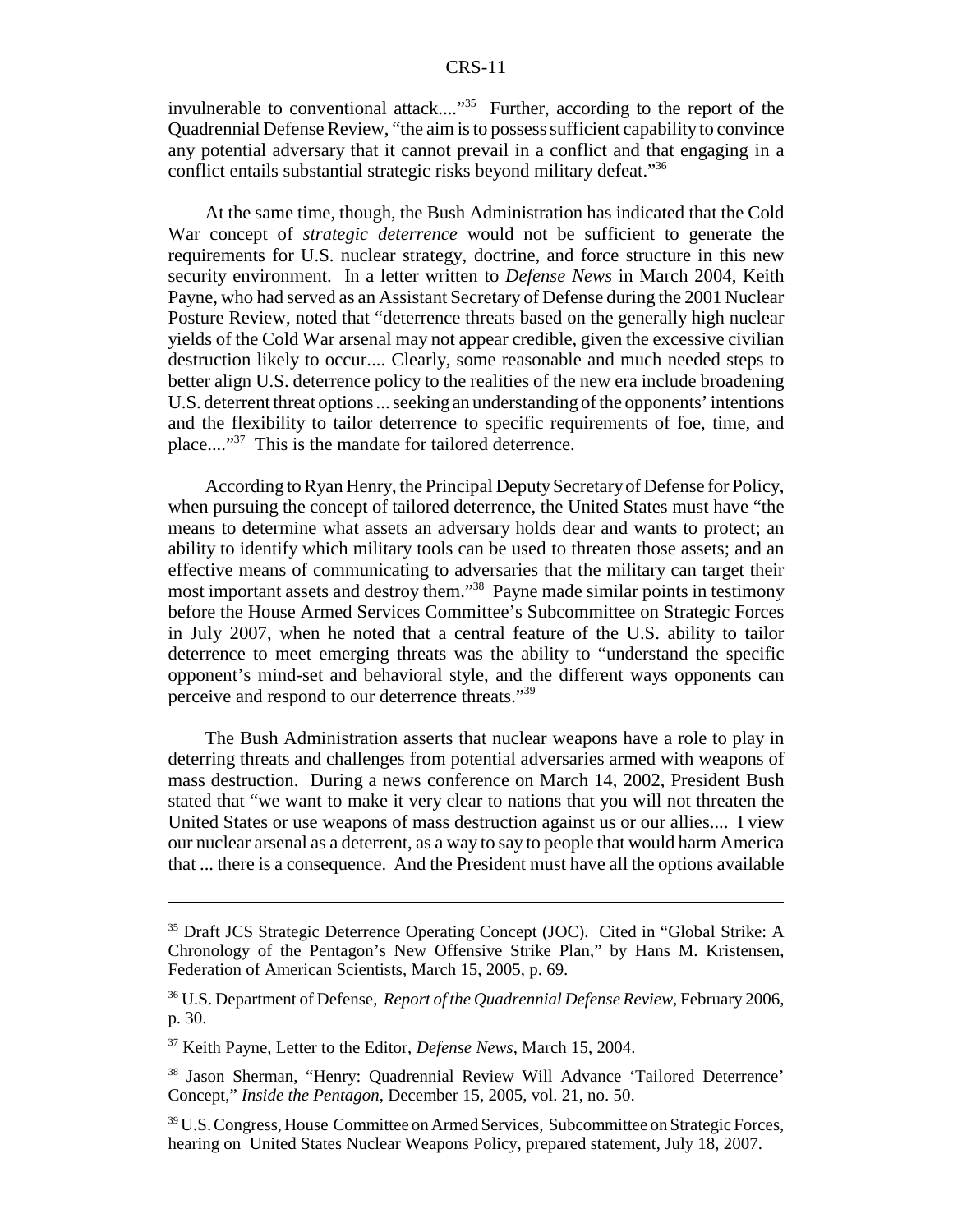to make that deterrent have meaning."40 Further, some outside reports indicate that, in June 2002, President Bush signed a new nuclear weapons planning guidance, National Security Presidential Directive (NSPD) 14, that explicitly stated that the United States may use nuclear weapons in response to chemical or biological attacks against U.S. forces or allies.<sup>41</sup> The United States has never ruled out the use of nuclear weapons in response to attacks by nations with chemical or biological weapons (in other words, the United States has never adopted a "no first use" policy for its nuclear weapons), even though many analysts argue that such a policy would better serve U.S. national security interests. Nonetheless, some view the Administration's explicit inclusion of these types of attacks in nuclear weapons planning guidance as a further indicator of an expanding role for nuclear weapons under the Bush Administration.

The Pentagon has outlined changes in the U.S. strategy for targeting nuclear weapons, shifting from threat-based targeting to capabilities-based targeting. Instead of focusing on the forces and attack plans needed to defeat the "Soviet threat" when planning for the possible use of nuclear weapons, the United States would "look more at a broad range of capabilities and contingencies that the United States may confront" and tailor U.S. military capabilities to address this wide spectrum of possible contingencies.42 Specifically, according to the Pentagon, the United States would identify potential future conflicts, review the capabilities of its possible adversaries, identify those capabilities that the United States might need to attack or threaten with nuclear weapons, and develop a force posture and nuclear weapons employment strategy that would allow it to attack those capabilities.

The Administration has never specified, in public, the full range of capabilities, or types of targets, that the United States would want to threaten under this strategy. However, it has highlighted the threat posed by hardened and deeply buried targets, and has also noted that the United States may need to improve its capabilities against mobile or fleeting targets, perhaps by enhancing its ability to attack promptly, or perhaps preemptively, at the start of a conflict. The desire to acquire this capability is central to the focus of the new "prompt global strike" mission and the Pentagon's interest in pursuing the deployment of conventional warheads on some of Air Force or Navy long-range ballistic missiles. One list of possible targets for nuclear weapons appears in DOD's publication *Deterrence Operations: Joint Operating Concepts*. This document indicates that

nuclear weapons threaten destruction of an adversary's most highly valued assets, including adversary WMD capabilities, critical industries, key resources, and means of political organization and control (including the adversary leadership itself). This includes destruction of targets otherwise invulnerable to

<sup>40</sup> Greg Miller," Bush Puts Nuclear Use in "Options Available," *Los Angeles Times*, March 14, 2002.

<sup>&</sup>lt;sup>41</sup> Cited in "Global Strike: A Chronology of the Pentagon's New Offensive Strike Plan," by Hans M. Kristensen, Federation of American Scientists, March 15, 2005, pp. 108.

<sup>42</sup> U.S. Congress, Senate Committee on Armed Services, Statement of the Honorable Douglas J. Feith, Undersecretary of Defense For Policy, February 14, 2002.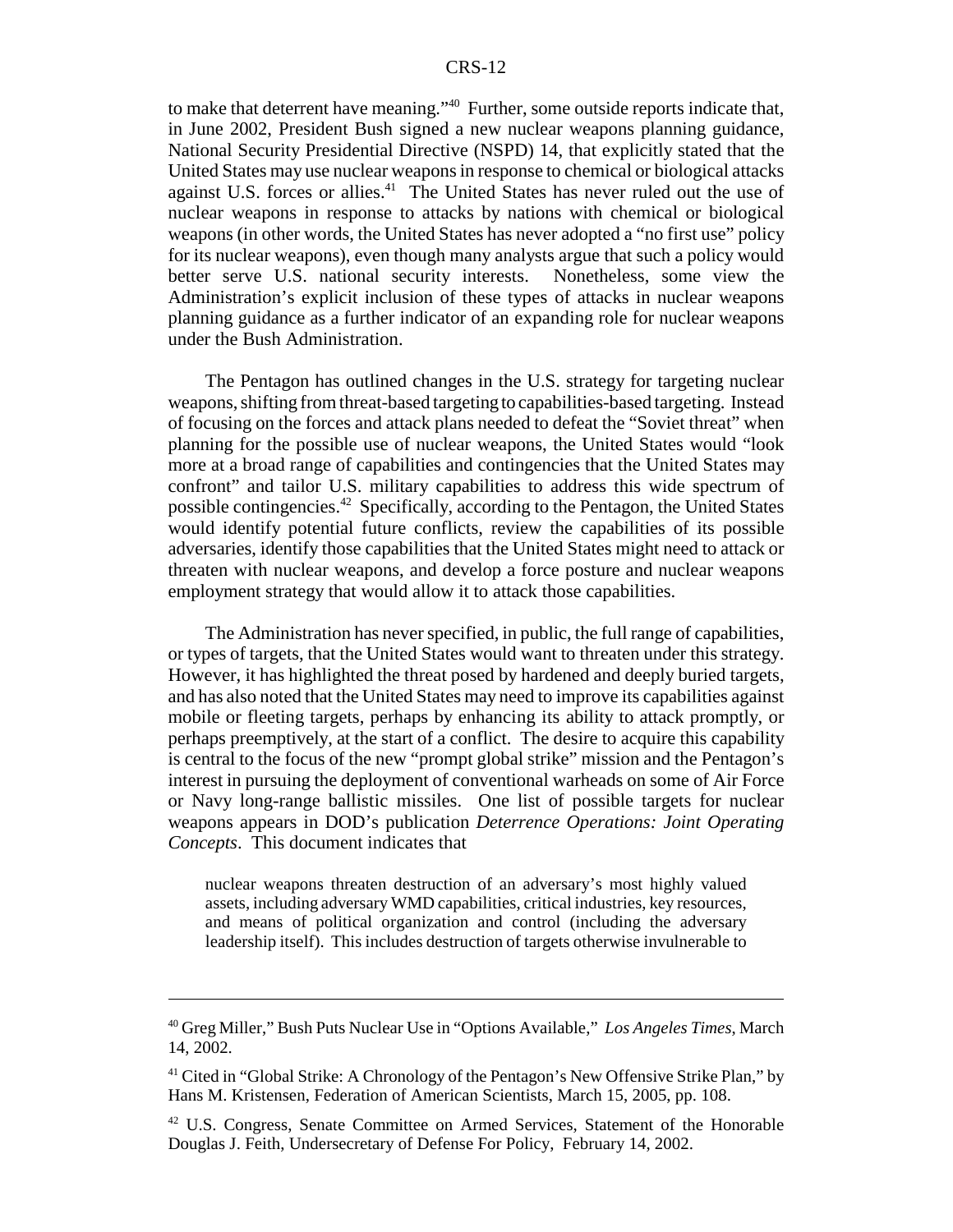conventional attack, e.g., hard and deeply buried facilities, "location uncertainty" targets, etc. $43$ 

As it did during the Cold War, the Pentagon continues to maintain a detailed war plan that contains the numerous nuclear attack options that would be available to the President in the event of a conflict. The SIOP of the Cold War era has, however, been replaced with a new war plan known as OPLAN (operations plan) 8044. This document may contain many of the same types of major strike options and contingency plans for potential conflicts with Russia that had been included in the SIOP, although reports indicate that it no longer considers Russia to be an "immediate contingency" that the United States must plan to address.<sup>44</sup> It also, reportedly, contains options that would be available for use in conflicts with other potential adversaries. At the same time, officials from STRATCOM have indicated that the structure and purpose of the SIOP/OPLAN has changed, as it has expanded to include a wider range of contingencies and potential adversaries. In 2003, the Commander-in-Chief of STRATCOM, Admiral James Ellis, noted, as had his predecessor General Butler in 1992, that the war plan was changing from "a single, large, integrated plan to a family of plans applicable to a wider range of scenarios."45 As the plan continued to evolve, in response to guidance that emerged after the 2001 Nuclear Posture Review, it underwent what General Richard Myers, then Chairman of the Joint Chiefs of Staff, referred to as a "major revamping" so that it could provide the President with "more flexible options to assure allies, and dissuade, deter, and if necessary, defeat adversaries in a wider range of contingencies."46

Hence, as the U.S. nuclear war plan has evolved, it has changed from a "single integrated plan" that contained a growing number of options for attacks against the Soviet Union to a more diverse document that has been described as a "family of plans" with options for attacks against a wider range of contingencies. The Bush Administration has identified three types of contingencies that these plans must address:47

! Immediate contingencies include "well-recognized, current dangers." The Soviet threat was an immediate contingency in the

<sup>43</sup> U.S. Department of Defense, *Deterrence Operations. Joint Operating Concept. Version 2.0*, p. 39, available at [http://www.dtic.mil/futurejointwarfare/concepts/do\_joc\_v20.doc].

<sup>44</sup> Hans M. Kristensen, "U.S. Strategic War Planning After 9/11," *The Nonproliferation Review*, Center for Nonproliferation Studies, July 2007, p. 378.

<sup>45</sup> Memorandum, Adm. J. O. Ellis, U.S. Navy, Commander, U.S. Strategic Command, to the Chairman of the Joint Chiefs of Staff, January 3, 2002. Cited in Hans M. Kristensen, "U.S. Strategic War Planning After 9/11," *The Nonproliferation Review*, Center for Nonproliferation Studies, July 2007, p. 378.

<sup>46</sup> U.S. Congress, Senate Committee on Appropriations, Subcommittee on Defense, Written Posture Statement to the Senate of General Richard B. Myers, Chairman of the Joint Chiefs of Staff, April 27, 2005.

<sup>47</sup> The following summarizes the discussion in the Secretary of Defense's *Annual Report*. See U.S. Department of Defense, *Annual Report to the President and Congress*, Donald H. Rumsfeld, Secretary of Defense (Washington, 2002), p. 88.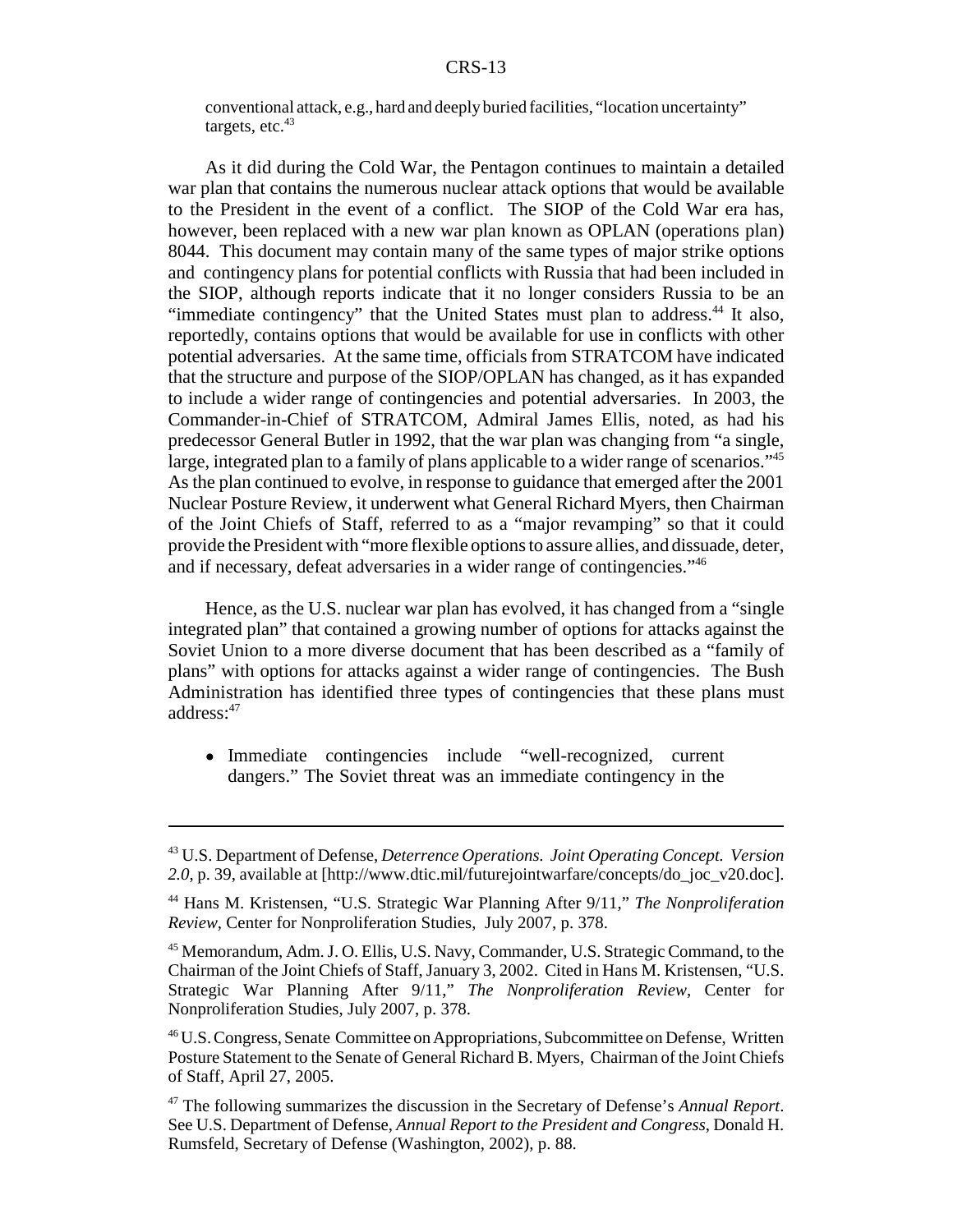past; current examples include a WMD attack on U.S. forces or allies in the Middle East or Asia.

- ! Potential contingencies are "plausible, but not immediate dangers." This might include the emergence of new, adversarial, military coalitions, or the re-emergence of a "hostile peer competitor." According to the Administration, the United States would probably have sufficient warning of the emergence of these threats to modify or adjust its nuclear posture.
- Unexpected contingencies are "sudden and unpredicted security challenges." This might include a "sudden regime change" causing an existing nuclear arsenal to be transferred to the control of a hostile leadership or an adversary's sudden acquisition of WMD.

These three types of contingencies would place different demands on U.S. nuclear war planners. Because the United States can understand and anticipate immediate contingencies, it can size, structure, and plan in advance for the use of its nuclear arsenal to address these contingencies. The United States can also plan in advance for the possible use of nuclear weapons in potential contingencies, even if it does not maintain the needed force structure on a day-to-day basis. These contingencies are one possible source of the "family of plans" contained in OPLAN 8044. Further, these plans may include many of the same types of targets as the United States planned to attack during the Cold War because the ability to destroy these types of facilities is likely to remain important to the U.S. ability to defeat an enemy and limit damage to itself during a conflict. These targets could include deployed and non-deployed stocks of weapons of mass destruction, other military facilities, leadership facilities, and, possibly, other economic targets.

The United States cannot, however, prepare pre-planned attack options for unexpected contingencies because it does not know when or where these threats may emerge. This has given rise to a growing emphasis on the need for "adaptive planning" capabilities. STRATCOM, which develops the operational plans for U.S. strategic nuclear weapons, has been pursuing this capability since at least 1992, when it sought to develop "a flexible, globally focused, war planning process" along with a "living SIOP," a nuclear war plan "able to respond almost instantaneously to new requirements."48 Now, "STRATCOM is in the process of developing a more flexible and adaptive planning system ... that employs modern computing techniques and streamlined processes to significantly improve our planning capability for rapid, flexible crisis response."49

The Bush Administration has emphasized the increasing importance of adaptive planning, and waning relevance of pre-planned attack options, to highlight the fact that its nuclear doctrine and targeting strategy focus on emerging threats, rather than

<sup>48</sup> Stephen I. Schwartz, "Nukes You Can Use," *Bulletin of the Atomic Scientists*, May/June 2002, p. 19.

<sup>&</sup>lt;sup>49</sup> U.S. Senate, Committee on Armed Services, statement of Admiral James O. Ellis, Commander in Chief of Strategic Command, February 14, 2002.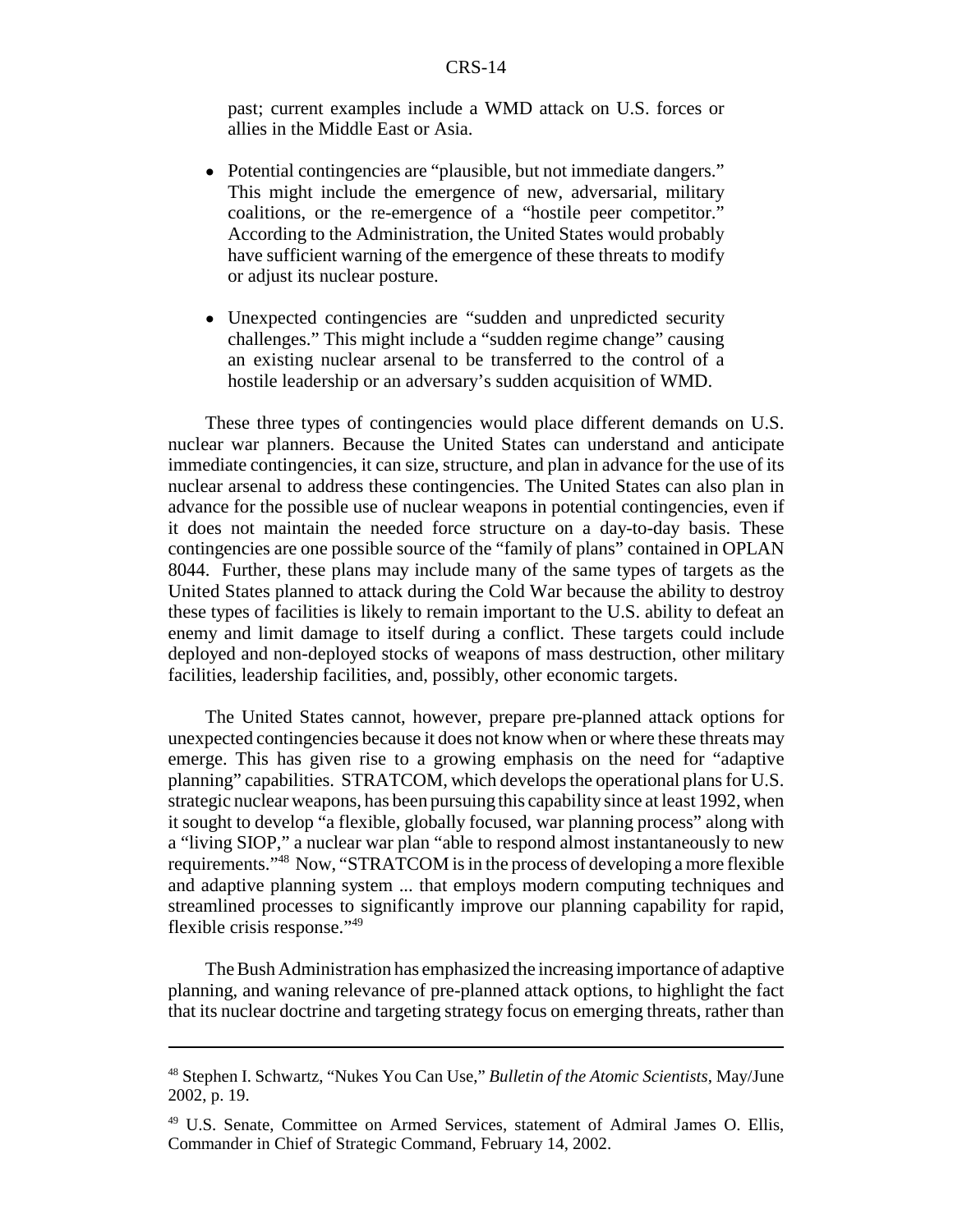on a smaller version of the Cold War threat from the Soviet Union. However, recent statements indicate that concerns about Russia, and possibly China, still play a role in determining the size and structure of the U.S. nuclear arsenal. In a brief statement on "National Security and Nuclear Weapons," released in late July 2007, the Secretaries of Energy, Defense, and State indicated that "the future direction that any number of states may take, including some established nuclear powers with aggressive nuclear force modernization programs, could have a dramatic effect on U.S. security and the security of our allies."<sup>50</sup> According to Steve Henry, an Assistant Secretary of Defense, both Russia and China qualify as established nuclear powers with aggressive nuclear force modernization programs.<sup>51</sup>

Under the terms of the 2002 Strategic Offensive Reductions Treaty (known as the Moscow Treaty), the United States will reduce the size of its nuclear arsenal to 1,700-2,200 "operationally deployed warheads" by the end of  $2012^{52}$  Hence, the United States still plans to maintain a sizeable and varied force of strategic offensive nuclear warheads. The Bush Administration has stated that this force is not determined by a need to counter a "Russian threat," but to provide the United States with the capability to assure its allies of its commitments to their security, dissuade potential adversaries from seeking to challenge or compete with the United States, deter conflict with adversaries, and defeat an adversary if deterrence should fail.<sup>53</sup>

Moreover, some who support the Administration's approach have argued that the remaining U.S. nuclear force structure may not be sufficient to meet the security challenges of the future. The new nations challenging the United States may not possess nuclear weapons at all, and certainly will not possess the capability to destroy the United States as a functioning society. Therefore, a threat to impose overwhelming levels of damage in these nations, with weapons that have "a relatively high yield and modest accuracy," may not seem credible.<sup>54</sup> Instead, they argue, the United States should seek the ability to attack promptly, at great range, with focused intent, and with less destructive force than it would have used in attacks against the Soviet Union. To achieve these objectives, it would need not only nuclear weapons, but also precision conventional weapons, long-range strike capabilities with its

 $50$  National Security and Nuclear Weapons: Maintaining Deterrence in the  $21<sup>st</sup>$  Century, statement by the Secretary of Energy, Secretary of Defense, and Secretary of State, July 2007, p. 3.

<sup>51</sup> Bill Gertz, "Inside the Ring," *Washington Times*, July 27, 2007, p. 6.

 $52$  Operationally deployed warheads are those deployed on missiles and stored near bombers on a day-to-day basis so that they be available immediately, or in a matter of days, to meet "immediate and unexpected contingencies." See U.S. Senate, Committee on Armed Services, statement of the Honorable Douglas J. Feith, Undersecretary of Defense for Policy, February 14, 2002.

<sup>53</sup> U.S. Department of Defense, *Special Briefing on the Nuclear Posture Review*, news transcript, January 9, 2002. These are the same four defense policy goals outlined in the *Quadrennial Defense Review* for the whole of the U.S. military. See U.S. Department of Defense, *Quadrennial Defense Review Report*, September 30, 2001, p. 11.

<sup>54</sup> Keith B. Payne, "The Nuclear Posture Review: Setting the Record Straight," *The Washington Quarterly*, Summer 2005, p. 142.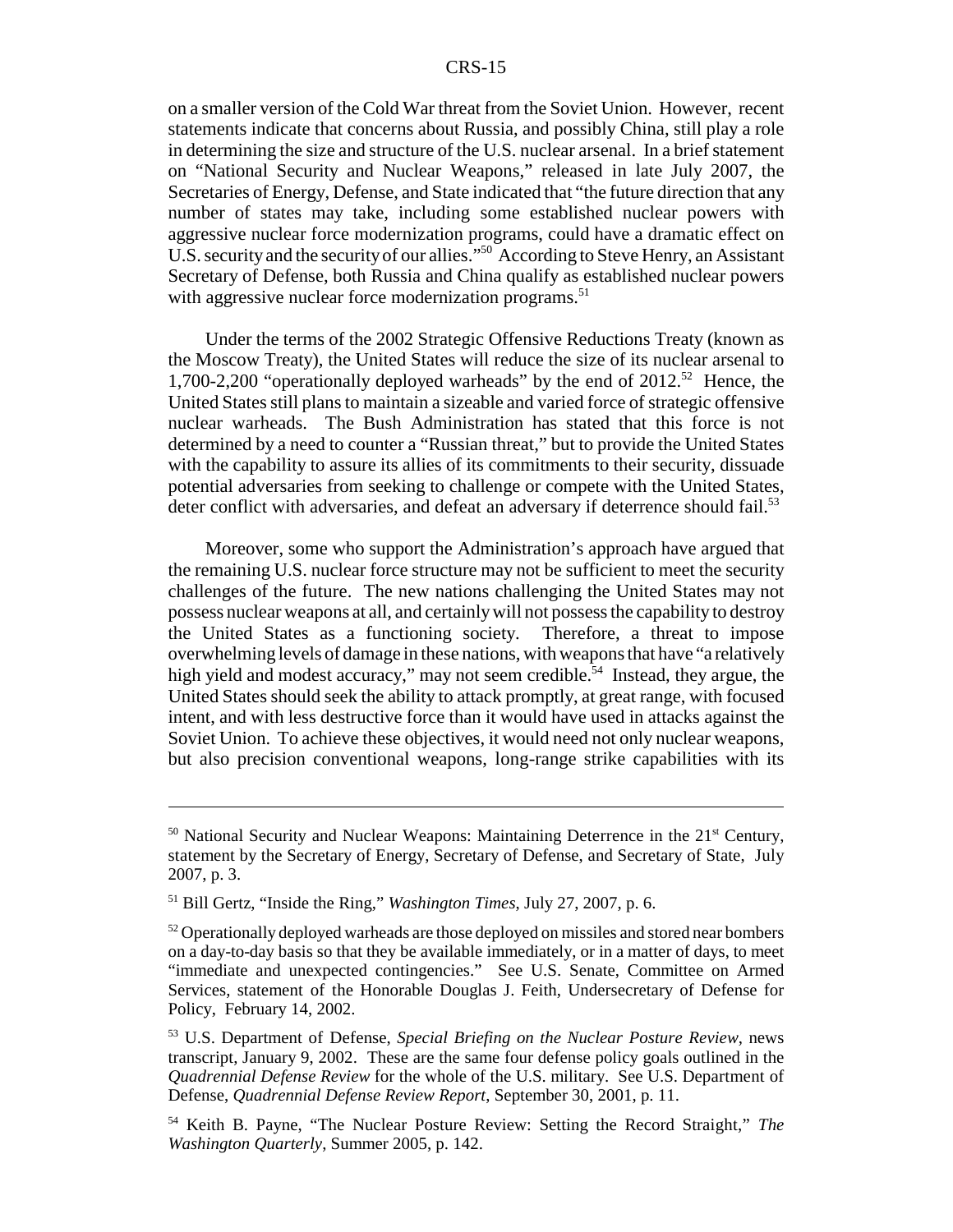conventional weapons, and missile defense capabilities.<sup>55</sup> These capabilities, when combined with the new attack options that may be included in the new operational plans described above, form the core of the capabilities needed to implement the strategy of "tailored deterrence."

Others, however, have questioned whether "tailored deterrence" is just an excuse for the United States to deploy a new generation of nuclear weapons and develop new war plans that include targets in a longer list of nations. These differing perspectives on both the substance and the rationale for tailored deterrence give rise to several specific issues, addressed in the remainder of this report, that might be part of a congressional, or even national, debate on the future role of nuclear weapons in U.S. national security policy.

## **Issues for Congress**

Congress has the opportunity to review U.S. nuclear weapons programs and policies during the annual authorization and appropriations process. Each year, the Administration's budget contains funding requests for programs that are designed to maintain both the warheads and the delivery vehicles that make up the U.S. nuclear arsenal. During its debates about the funding levels for these programs as Congress can, and often does, address broader discussions about the role of nuclear weapons in U.S. national security strategy. As was noted early in this report, the Administration's request for funding for a new "reliable replacement warhead" has served this purpose in recent years. The discussion that follows highlights some of the issues that might be included in a broad debate about U.S. nuclear weapons policy.

#### **How Much Has Nuclear Strategy Changed?**

There is no question that the Bush Administration has changed the rhetoric about U.S. deterrent strategy and the role of nuclear weapons in that strategy substantially since it released the Nuclear Posture Review in late 2001. The Administration has spoken often about how the United States no longer views Russia as an enemy, and how the United States will now focus its nuclear deterrent on emerging threats in other nations. But changes in war plans and employment policy have evolved since the end of the Cold War, with few sharp distinctions unique to the policies that appeared under the Bush Administration. U.S. military planners began to include nations other than Russia in the SIOP, and to consider the SIOP to be a "family of plans," in the early 1990s, as the United States adjusted to the post-Cold War security environment. It also began to emphasize adaptive planning and to focus on the need to deter nations armed with weapons of mass destruction during that same time period. Further, in spite of the changing rhetoric about the Russian threat, Russia probably still holds a unique position in the U.S. war plans. Many

<sup>55</sup> U.S. Congress, House Committee on Armed Services, Subcommittee on Strategic Forces, hearing on United States Nuclear Weapons Policy, prepared statement, July 18, 2007. See also M. Elaine Bunn, "Can Deterrence Be Tailored?" *Strategic Forum*, Institute for National Security Studies, National Defense University, January 2007, pp. 4-5.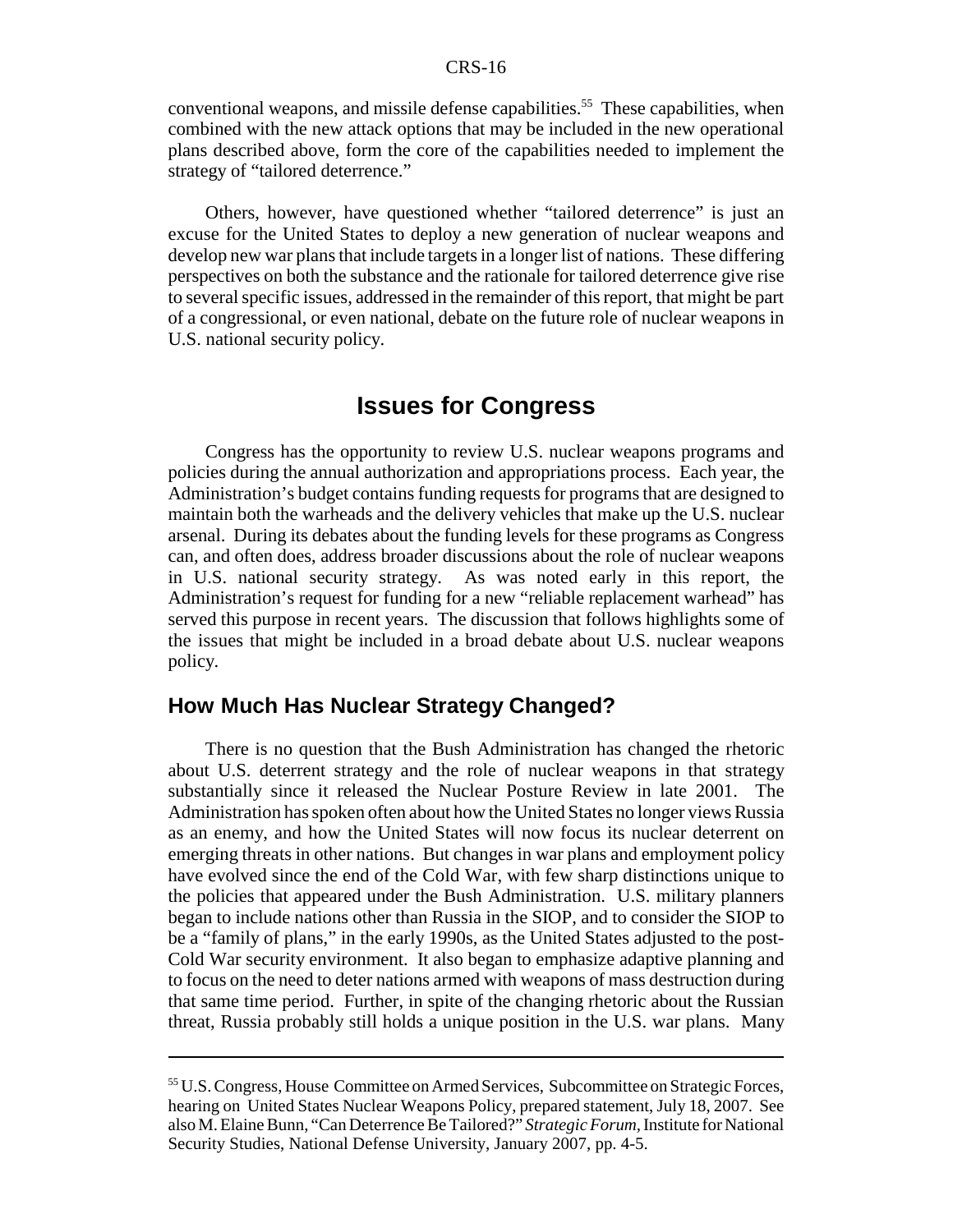analysts believe it is the only contingency that can account for the U.S. plan to retain 2,200 nuclear warheads in its arsenal; contingencies with other nations are likely to require a far smaller number of warheads.

On the other hand, there are similarities between tailored deterrence and Cold War deterrence strategy. For example, both are based on the precept that it is necessary to know what your adversary values and to maintain the weapons and attack plans needed to target those valued assets. During the Cold War, the United States developed a number of attack plans that were tailored to address the values, interests, and capabilities of its primary adversary, and some smaller plans to address threats from other adversaries, such as China and the Warsaw Pact nations.<sup>56</sup> As was noted above, Ryan Henry and Keith Payne have both noted the need for this kind of analysis in support of tailored deterrence. Further, just as U.S. war plans evolved during the Cold War to accommodate changes in weapons capabilities and threat assessments, the Administration's supporters believe that tailored deterrence will allow for similar, ongoing modifications to U.S. war plans.

The key difference in the current security environment, however, is the fact that the United States may now face a longer list of potential adversaries, and, therefore, when planning its nuclear policy and force structure, the Administration has argued that the United States now faces threats from "multiple potential opponents, sources of conflict, and unprecedented challenges."57 Considering both these similarities and differences, it seems, then, that the change from strategic deterrence to tailored deterrence is less of a change in "how to deter" then there is in "whom to deter."

There is, however, one element of strategic deterrence missing from the Administration's description of tailored deterrence. A deterrent relationship, where one nation seeks to stop another from pursuing actions by threatening to impose high costs if the action occurs, presumes that both sides are aware of the threats and possible responses. This requires that the party making the deterrent threat communicate that threat to the other party, either explicitly or implicitly. The existence of a workable attack plan does not necessarily translate into the communication of a credible deterrent threat.<sup>58</sup>

In future crises, the United States may not have the time or the channels to inform a potential adversary of the types of actions that might result in a nuclear or conventional response from the United States. Further, the Administration seems to place a high priority on developing the capability to react promptly, with little or no warning, at the start of a conflict, either to preempt the adversary's use of weapons of mass destruction or to undermine the adversary's ability to prosecute the conflict on its own terms. This presumes that the United States would act *before* the

<sup>56</sup> M. Elaine Bunn, "Can Deterrence Be Tailored?" *Strategic Forum*, Institute for National Security Studies, National Defense University, January 2007, p. 2.

<sup>57</sup> U.S. Department of Defense, *Special Briefing on the Nuclear Posture Review*, news transcript, January 9, 2002.

<sup>&</sup>lt;sup>58</sup> For a description of the need for a communications strategy to complete the concept of tailored deterrence see M. Elaine Bunn, "Can Deterrence Be Tailored?" *Strategic Forum*, Institute for National Security Studies, National Defense University, January 2007.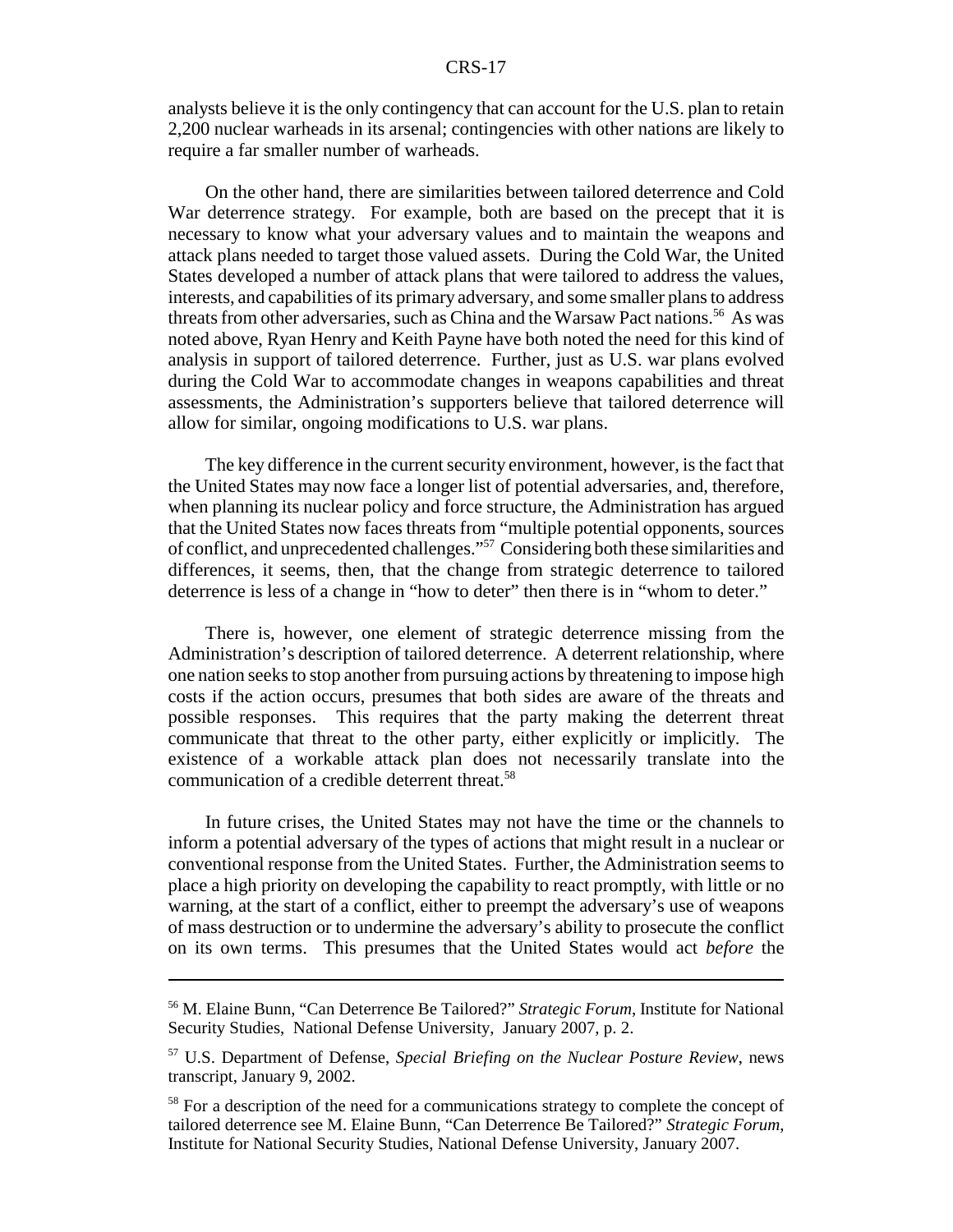adversary had taken the actions that the United States had sought to deter. There is no promise that the adversary would not suffer the consequences and costs of its attack if it refrained from action; if anything, the adversary may feel pressured to act even more quickly, before the United States launched its preemptive attack.

#### **Does Tailored Deterrence Enhance the Credibility of Nuclear Deterrence or Increase the Risk of Nuclear Use?**

Officials from the Bush Administration have argued that, by tailoring U.S. deterrent strategies to address the specific values and capabilities of a larger number of potential enemies, the United States can enhance the credibility of its deterrent posture and, therefore, increase the likelihood that deterrence will succeed in future contingencies. They argue that a "one size fits all" set of war plans and a nuclear arsenal consisting of Cold War-era weapons would not meet this need because the weapons have yields that are too large and the war plans presume the use of too many weapons. Therefore, the adversary would not believe that the United States would follow through on its deterrent threats and the United States would be self-deterred from implementing its war plans because it would know that an attack would be too large and cause too much collateral damage.<sup>59</sup>

Critics of the Administration's nuclear policy, in contrast, believe that the concept of tailored deterrence is less likely to enhance deterrence than it is to make the use of nuclear weapons more likely in regional conflicts. They view the expansion of the U.S. nuclear war plans to include a wider range of potential attack options against a growing number of potential adversaries to be an indication of the growing willingness of the United States to resort to nuclear weapons use before other means — including diplomacy and conventional force — have been employed and exhausted.<sup>60</sup> If such plans were not in place, the United States would be less likely to use them in a crisis.

This debate derives from the long-standing theoretical debate about what it takes to make a deterrent threat credible. Administration officials argue that, to be credible, deterrent threats must be precise, detailed, and specific, so that an adversary will accept that the United States is both willing and able to implement the plans. Some analysts have argued that such precision is not a key to credibility. Some have argued that no threats to use nuclear weapons, no matter how specific or limited, would be credible because such an attack would produce "disproportionate and

<sup>&</sup>lt;sup>59</sup> According to the Defense Science Board, "Credible deterrence requires that the adversary believe that U.S. capabilities will be used if the adversary takes the course of action we seek to deter." See *Report of the Defense Science Board Task Force on Nuclear Capabilities*, U.S. Department of Defense, Office of the Under Secretary of Defense for Acquisition, Technology, and Logistics, December 2006, p. 11.

 $60$  For a description of some of the stability implications of these types of detailed attack plans, see Hans Kirstensen, "U.S. Strategic War Planning After 9/11," *Nonproliferation Review*, vol. 14, no. 2, July 2007, pp. 383-386.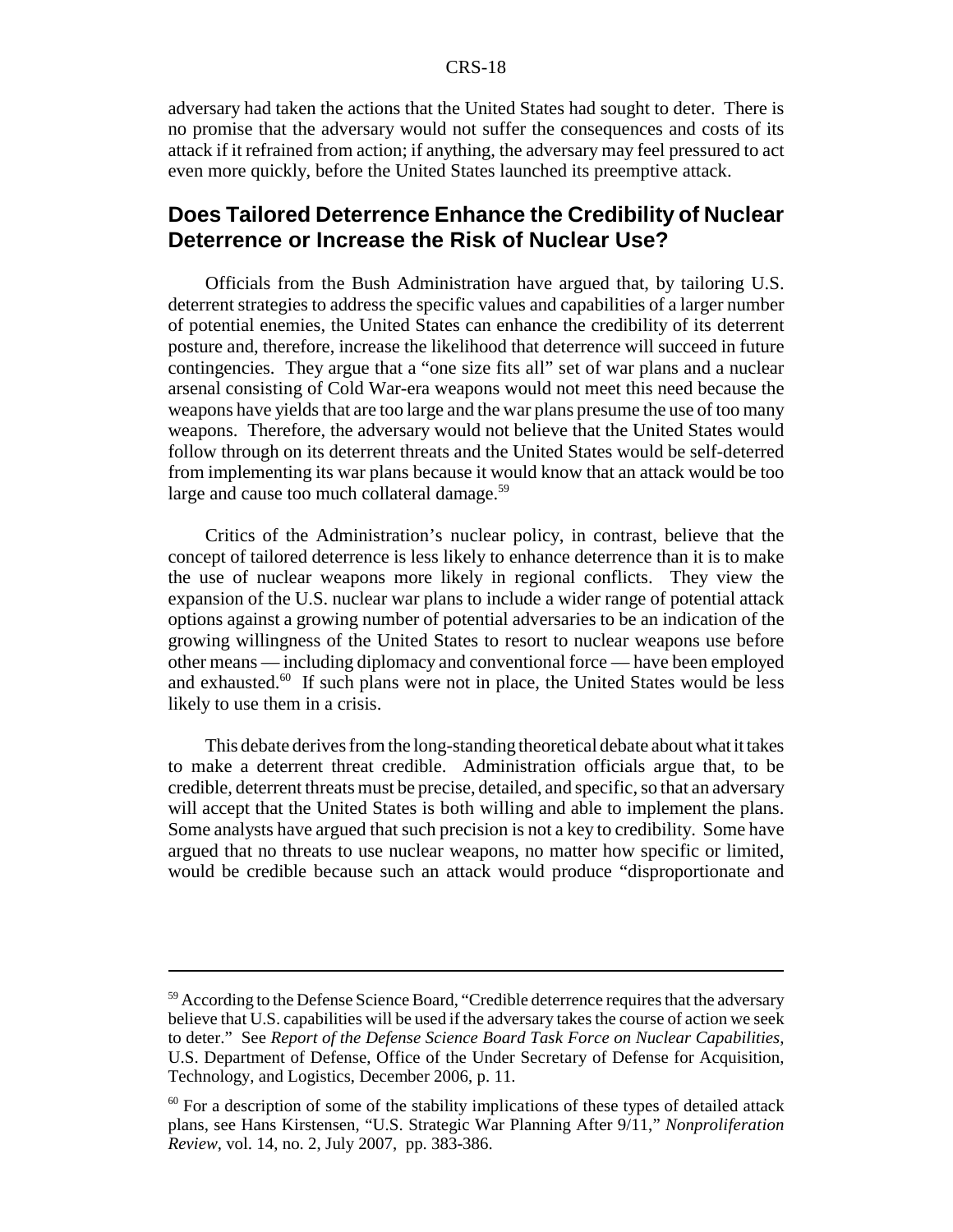unacceptable collateral destruction and severe political fallout."<sup>61</sup> Because such use would be so horrific, no adversary would believe the United States would be willing to launch a nuclear attack unless its very national survival were at stake. Others have argued that such precision is unnecessary because the mere existence of nuclear weapons and the means to deliver them could serve as a sufficient deterrent. Adversaries do not need to understand the specifics of U.S. nuclear policy to understand that they might be on the receiving end of an attack with nuclear weapons.

While U.S. military and civilian leaders might be more willing to use nuclear weapons if they believe the specific plans and weapons in the U.S. arsenal are less likely to produce catastrophic levels of destruction, it is not clear that this would be the only, or even primary, factor in their decision-making process. Some U.S. leaders might be deterred from launching such an attack because they feel constrained by a generally accepted "nuclear taboo."62 Others may, in contrast, be more inclined to use nuclear weapons if, knowing not only that such use would not lead to global nuclear war, but also that the adversary could not retaliate against the U.S. with nuclear weapons, they believe the effects of an adversary's attack on the United States would be worse than the effects of the limited use of U.S. nuclear weapons. Therefore, the outcome, in any particular contingency, could depend not only on the specifics of the U.S. war plans and weapons characteristics, but also on the belief system of the leadership involved in making the decision.

## **Can Tailored Deterrence Provide Guidance in Determining the Size and Structure of the U.S. Nuclear Arsenal?**

Officials speaking for the Bush Administration have indicated that, as the United States tailors its nuclear attack plans and weapons capabilities to address the challenges and capabilities of potential adversaries, it will need a nuclear force structure that differs in many ways from the Cold War-era arsenal. They have noted that the United States will need weapons with the capabilities to attack and destroy hardened or deeply buried targets and that it may need warheads that can produce tailored effects, perhaps to destroy stocks of chemical or biological weapons. They have also noted that the United States may need a greater number of lower-yield weapons, so that it can minimize collateral damage while destroying these types of targets.63 But they have offered few, if any descriptions of how a concept of tailored deterrence would affect the required numbers of warheads in the U.S. arsenal.

<sup>61</sup> Daryl G Kimball, "Of Madmen and Nukes," *Arms Control Today*, November 2005.

 $62$  For a description of the long-standing "taboo" against the use of nuclear weapons, and its relationship to current debates over U.S. nuclear weapons policy, see Thomas C. Schelling, "The Nuclear Taboo," *Wall Street Journal*, October 24, 2005, p. 14. See also, Nina Tannenwald, "Stigmatizing the Bomb: Origins of the Nuclear Taboo," *International Security*, vol. 29, no. 4 (Spring 2005).

<sup>63</sup> Keith B. Payne, "The Nuclear Posture Review: Setting the Record Straight," *The Washington Quarterly*, Summer 2005.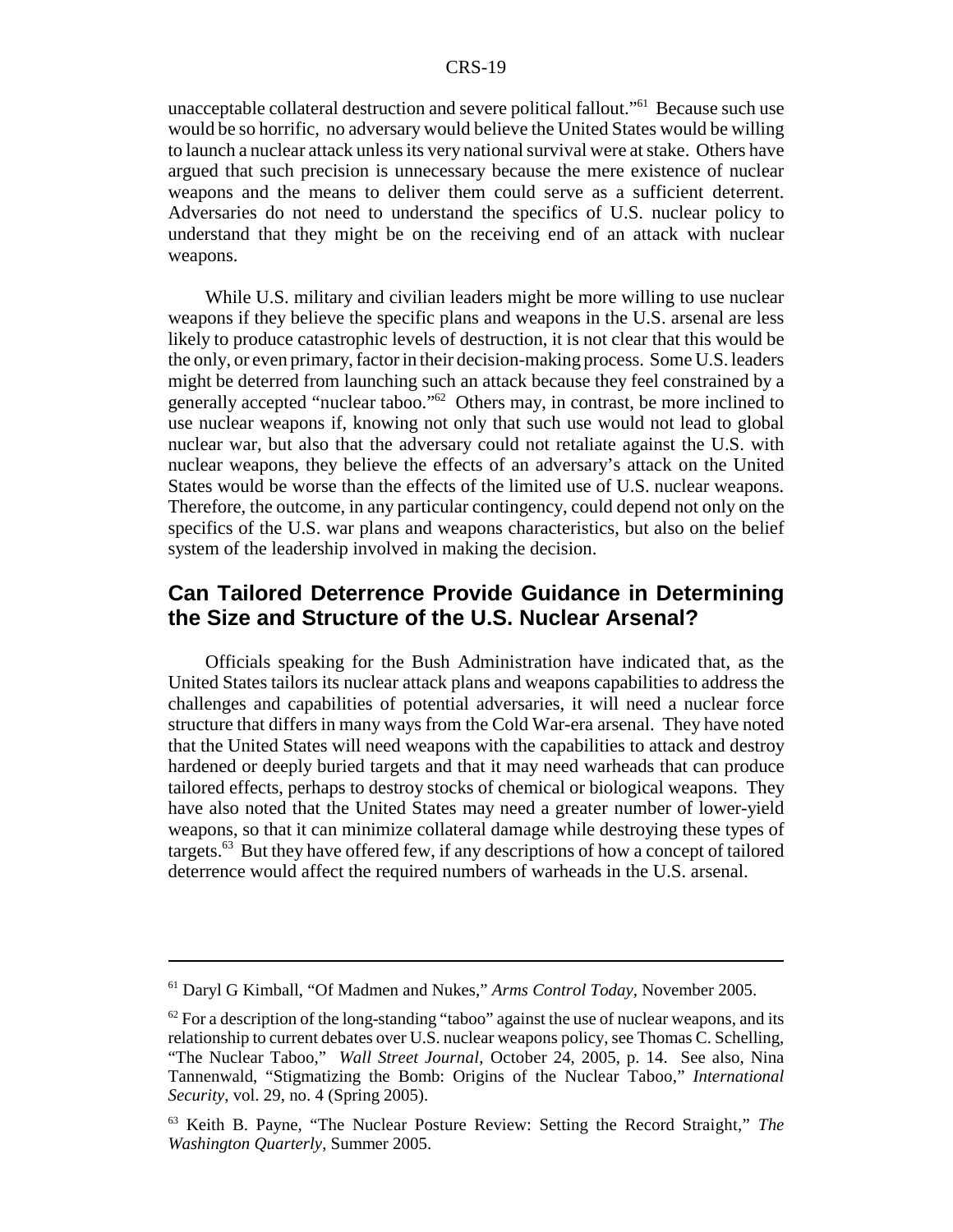Throughout the Cold War, the United States determined the size and structure of its nuclear arsenal, in part, through an analysis of the numbers and types of weapons it would need to deter a Soviet attack on the United States and its allies. Although a number of factors affected this determination, the numbers and types of weapons, along with the plans that would guide their use, reflected an assessment of the numbers and types of targets that would need to be destroyed in the former Soviet Union. When the target base began to decline after the end of the Cold War, the number of weapons needed in the U.S. arsenal began to decline, and the United States began to reduce the size of its deployed forces.

Under the Moscow Treaty of 2002, the United States has pledged to reduce its strategic nuclear forces to no more than 2,200 operationally deployed warheads by the end of 2012. But many analysts have questioned why the United States needs to retain that many warheads, and why it cannot reduce its forces much further, if it is not sizing and structuring its forces to meet the "Russian threat." Few can imagine contingencies or conflicts that would require the United States employ more than a few, or even a few dozen nuclear weapons. The only contingencies where the United States would need to employ thousands, or even hundreds, of weapons would be one where the United States sought to destroy large numbers of weapons and facilities in Russia, or possibly in China.<sup>64</sup>

The Bush Administration has countered this calculation by noting that there are a number of objectives for U.S. nuclear forces that go beyond just deterring attacks by Russia or other nations. Nuclear weapons, along with missile defenses and other elements of the U.S. military establishment, can also *assure* allies and friends of the U.S. commitment to their security by providing an extended deterrent, *dissuade* potential adversaries from challenging the United States with nuclear weapons or other "asymmetrical threats" by convincing them that they can never negate the U.S. nuclear deterrent, and *defeat* enemies by holding at risk those targets that could not be destroyed with other types of weapons.<sup>65</sup> The size and structure of the U.S. arsenal should reflect all of these goals, or a combination of these goals, although it has not indicated which goal requires a force as large as 2,200 operationally deployed warheads.

#### **What Role for U.S. Nuclear Weapons?**

For many, the apparent disconnect between the concept of tailored deterrence and the size and structure of the U.S. nuclear arsenal raises questions about the actual future role of nuclear weapons in U.S. national security. If the goal is simply to be able to threaten small numbers of targets in large numbers of countries, than a much smaller force may be sufficient. At the same time, though, many analysts are wary

<sup>&</sup>lt;sup>64</sup> See, for example, the analysis presented by Dr. Sidney Drell in testimony before the House Armed Services Committee, Strategic Forces Subcommittee, prepared text, July 18, 2007, pp. 1-3.

<sup>65</sup> U.S. Department of Defense, *Special Briefing on the Nuclear Posture Review*, news transcript, January 9, 2002. These are the same four defense policy goals outlined in the *Quadrennial Defense Review* for the whole of the U.S. military. See U.S. Department of Defense, *Quadrennial Defense Review Report*, September 30, 2001, p. 11.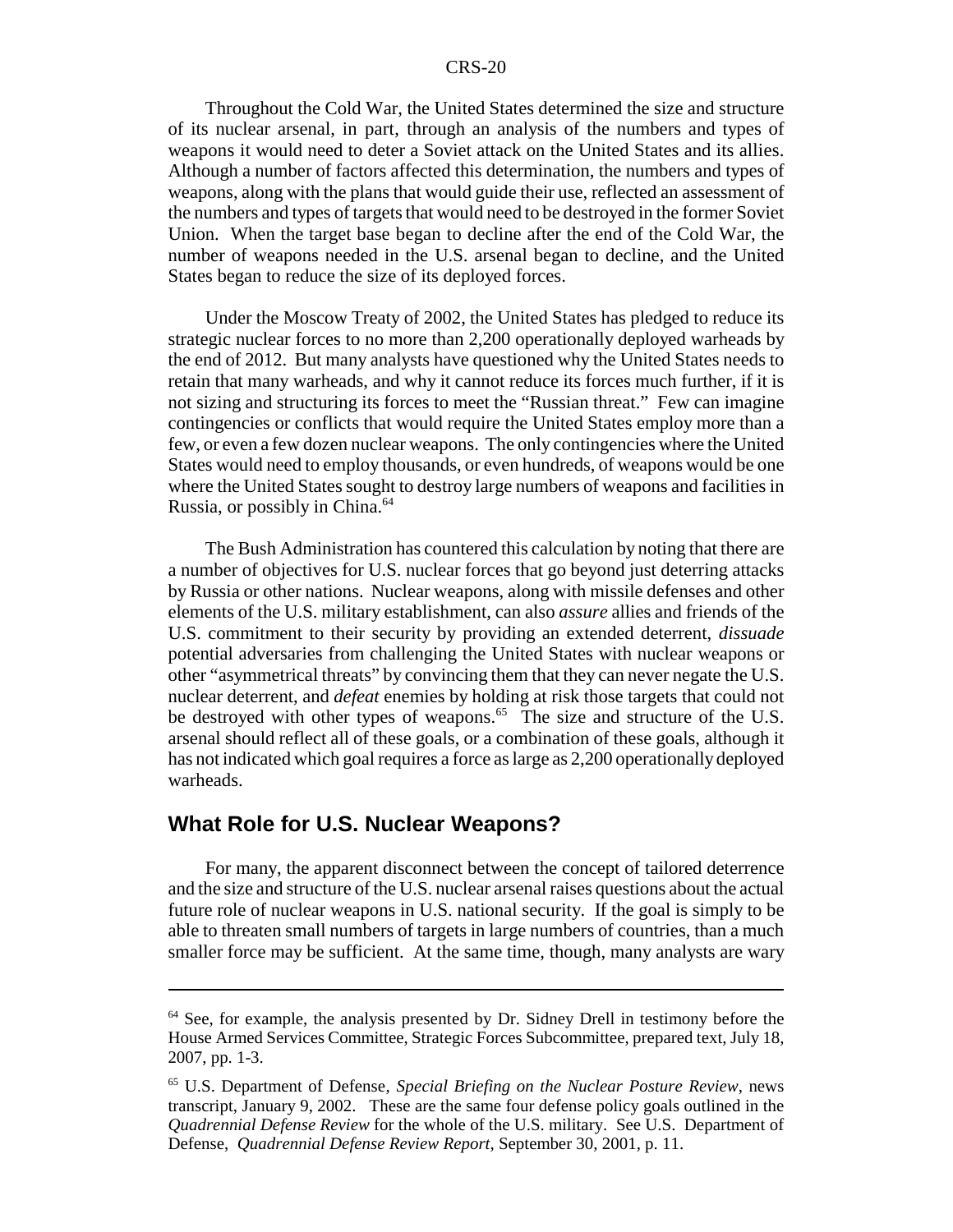of a posture that calls for the use of U.S. nuclear weapons against nations that do not have nuclear weapons themselves. They believe that U.S. national security interests can be served well with a smaller number of nuclear weapons because they believe that the role of nuclear weapons can and should be sharply limited to deterring nuclear or other catastrophic attacks on the United States.<sup>66</sup>

In recent years, the debate about the future role of nuclear weapons in U.S. national security strategy has become closely linked to the debates about the relationship between U.S. nuclear weapons programs and policy and U.S. nonproliferation policy. There is widespread agreement both inside and outside government that the greatest threat to the United States comes not from the nuclear challenge posed by a single adversary, as it did in the Cold War, but from the potential proliferation of nuclear weapons to an increasing number of nations, and possibly, terrorist groups. But there is little agreement about whether the continued U.S. reliance on nuclear weapons stems proliferation by reminding nations of the risks they face if they challenge U.S. security with their own weapons of mass destruction, or spurs proliferation by demonstrating that nuclear weapons can play a significant role in enhancing a nation's security. As a result, most discussions of U.S. nuclear policy now focus on the question of whether, or how, the size, structure, and role of the U.S. nuclear arsenal can affect the emergence of or deterrence of nuclear threats in other nations.

The Bush Administration has identified tailored deterrence, along with the growing integration of missile defenses and conventional force capabilities into the U.S. deterrent posture, as a *response* to the potential proliferation of nuclear weapons and other weapons of mass destruction. They believe the capabilities and attack plans generated under this strategy will enhance the U.S. ability to deter, and if necessary, defeat these emerging threats to U.S. national security. Further, they also argue that a robust U.S. nuclear deterrent can further U.S. nonproliferation objectives by strengthening the U.S. extended deterrent. In response to questions submitted prior to his nomination hearing to be Commander in Chief of U.S. Strategic Command, General Kevin Chilton noted that "a credible U.S. nuclear deterrent ... assures allies that the U.S. will deter, prevent, or limit damage to them from adversary attacks. This removes incentives for many of them to develop and deploy their own nuclear forces, thereby encouraging nonproliferation."67

Further, those who support the Administration's position argue that no amount of restraint in U.S. nuclear weapons policies — either through reductions in deployed warheads, restraints on modernization or maintenance plans, or restrictions in the declared role of nuclear weapons — is likely to deter or discourage the acquisition of nuclear weapons by nations who want them. They note that these nations

<sup>66</sup> See, for example, Jack Mendelsohn, "Delegitimizing Nuclear Weapons," *Issues in Science and Technology*, Spring 2006.

<sup>67</sup> U.S. Senate, Committee on Armed Services, Advanced Questions for General Kevin P. Chilton, USAF. Nominee for Commander of U.S. Strategic Command, September 27, 2007, p. 17. See also Dr. Keith B. Payne, testimony before the House Armed Services Committee, Subcommittee on Strategic Forces, July 18, 2007, p. 3.